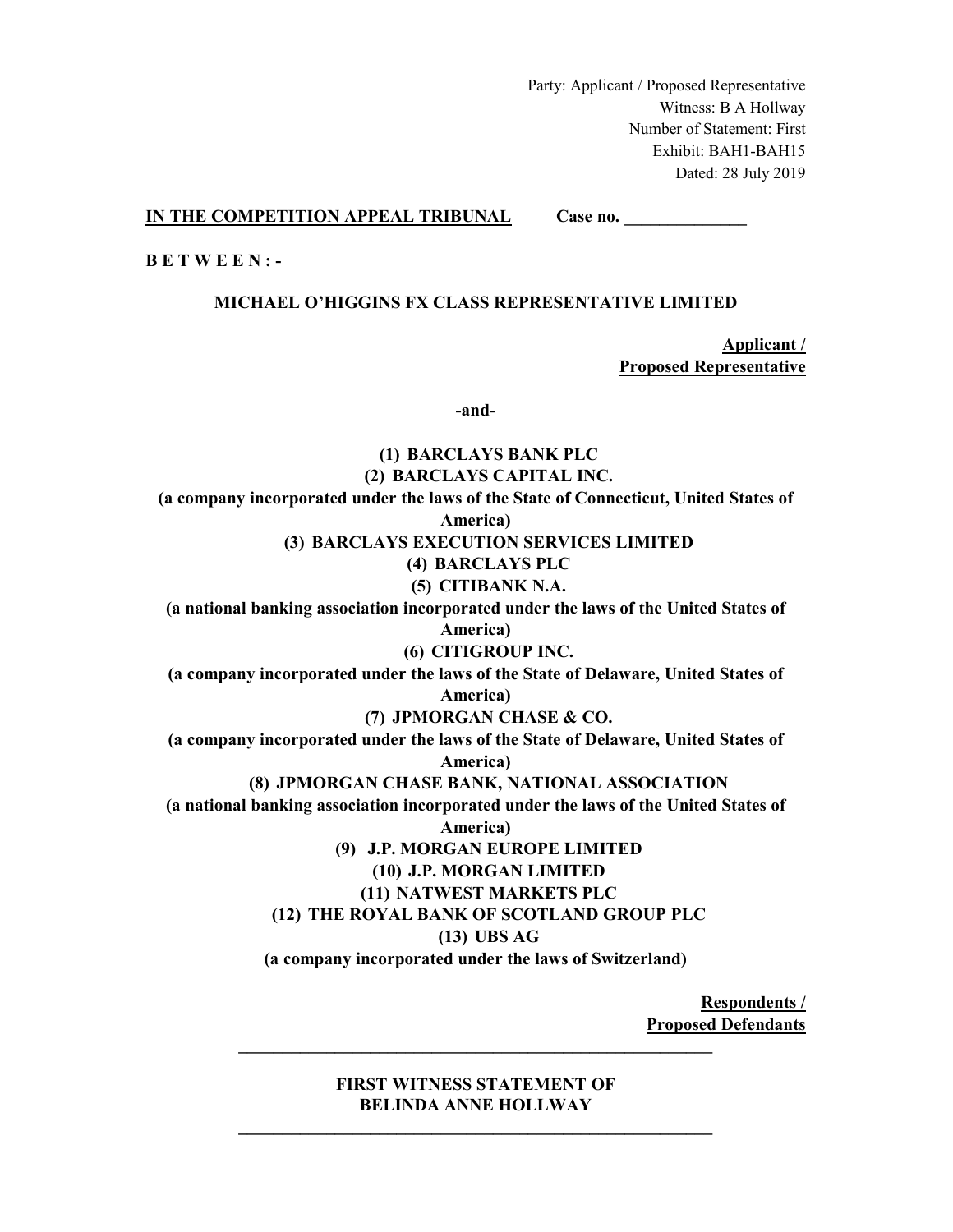I, **BELINDA ANNE HOLLWAY**, of Scott+Scott Europe LLP, whose registered address is St. Bartholomew House, 90-94 Fleet Street, London EC4Y 1DH, UK*,* **WILL SAY**:

- 1. I am a partner at the law firm of Scott+Scott Europe LLP ("**SSE**"). I received my Bachelor of Laws degree from the Australian National University in 2001 and received a Master of Arts degree in EU Competition Law from King's College London in 2008. I qualified as a legal practitioner in New South Wales, Australia in 2002. I have been practising English law since 2006 and qualified as a solicitor in England and Wales in 2008. Prior to joining SSE, I worked in the EU Dispute Resolution team of Freshfields Bruckhaus Deringer LLP from 2006 to 2015, practising primarily contentious competition law.
- 2. I am the partner at SSE with carriage of the above claim to be brought by Michael O'Higgins FX Class Representative Limited (the "**Proposed Representative**") before the Competition Appeal Tribunal (the "**Tribunal**") on a collective, opt-out basis pursuant to section 47B of the Competition Act 1998 (the "**Proposed Collective Proceedings**"). The class which the Proposed Representative seeks to represent in these Proposed Collective Proceedings (the "**Proposed Class**") is defined at paragraphs 32 to 34 of the Claim Form.
- 3. SSE is affiliated with a law firm in the United States ("**US**"), Scott+Scott Attorneys at Law LLP ("**SSAAL**") (SSE and SSAAL together are "**Scott+Scott**"), which is the co-lead counsel in the US foreign exchange ("**FX**") litigation case *In re Foreign Exchange Benchmark Rates Antitrust Litigation*, No. 1:13-cv-07789-LGS (S.D.N.Y.) (the "**US Proceedings**"). The US Proceedings are class action proceedings which allege that entities from 16 banking groups caused loss by breaching US antitrust law. As explained in greater detail below, it is highly likely that some members of the Proposed Class are also members of the class represented by the plaintiffs in the US Proceedings.<sup>1</sup>
- 4. In this witness statement I will address the following:
	- a. The history of the US Proceedings and settlements (all settlements collectively the "**US Settlements**") and the role of our affiliate firm, SSAAL;

 $\frac{1}{1}$ 

The relevant class definitions in the US Proceedings are set out in Appendix 1.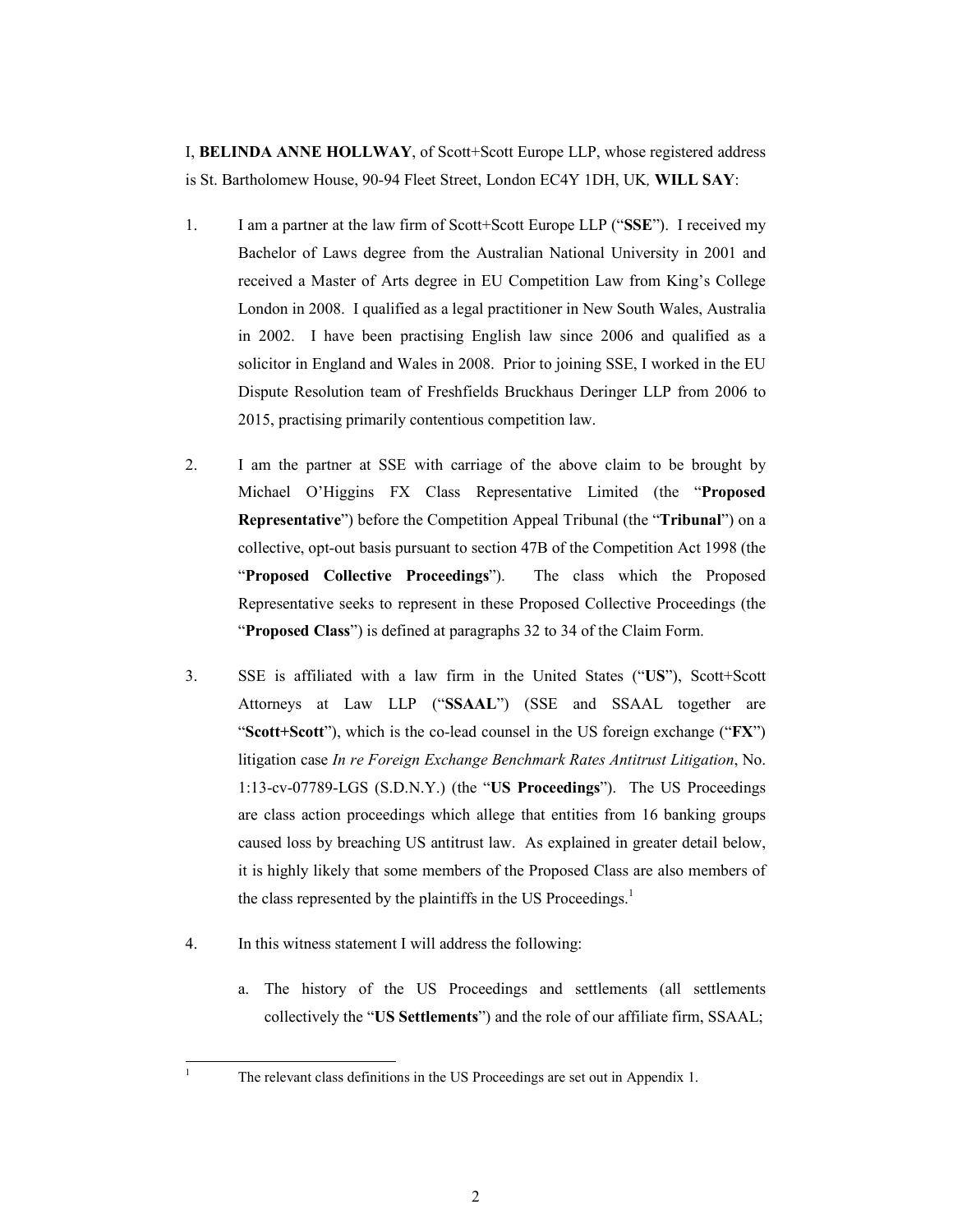- b. The interrelationship between the US Proceedings and the Proposed Collective Proceedings;
- c. The plan of distribution employed in the US Settlements (the "**US Plan of Distribution**") and how this could act as a model or basis for a similar plan in the Proposed Collective Proceedings;
- d. The data obtained during the course of the US Proceedings;
- e. A summary of SSE's efforts to obtain data for use in the Proposed Collective Proceedings; and
- f. Brief details of other proceedings in relation to FX manipulation.
- 5. Except where I state to the contrary, I am able to state the matters in this witness statement from my own knowledge. As such, the facts contained in this witness statement are true to the best of my knowledge, information and belief, save where otherwise indicated, in which case I identify the source of my information.
- 6. There is now produced and shown to me a number of exhibits marked "**BAH1**" to "**BAH15**" respectively which comprise true copies of the documents to which I will refer in this witness statement. References to pages in an exhibit will be shown after the exhibit reference, for example "**BAH1/1**".
- 7. I am informed by my colleagues at SSAAL that there is a protective order (akin to confidentiality rings in English litigation) in place in the US Proceedings. This restricts the use of material disclosed in those proceedings solely for the purposes of the prosecution or defence, including any settlement of the US Proceedings, and for no other purpose whatsoever (akin to CPR 31.22). Further, I am informed that there are also confidentiality provisions in the US settlements that preclude the use of certain confidential documents provided pursuant to the US Proceedings for any other purpose. For the avoidance of any doubt, I can confirm that I have not been shown documents that are subject to the US Proceedings protective order or the confidentiality provisions in the US Settlements (collectively the "**US Confidential Material**"). While I have discussed the case with my US colleagues, I have not seen, nor to the best of my knowledge and belief been informed of the content of, any US Confidential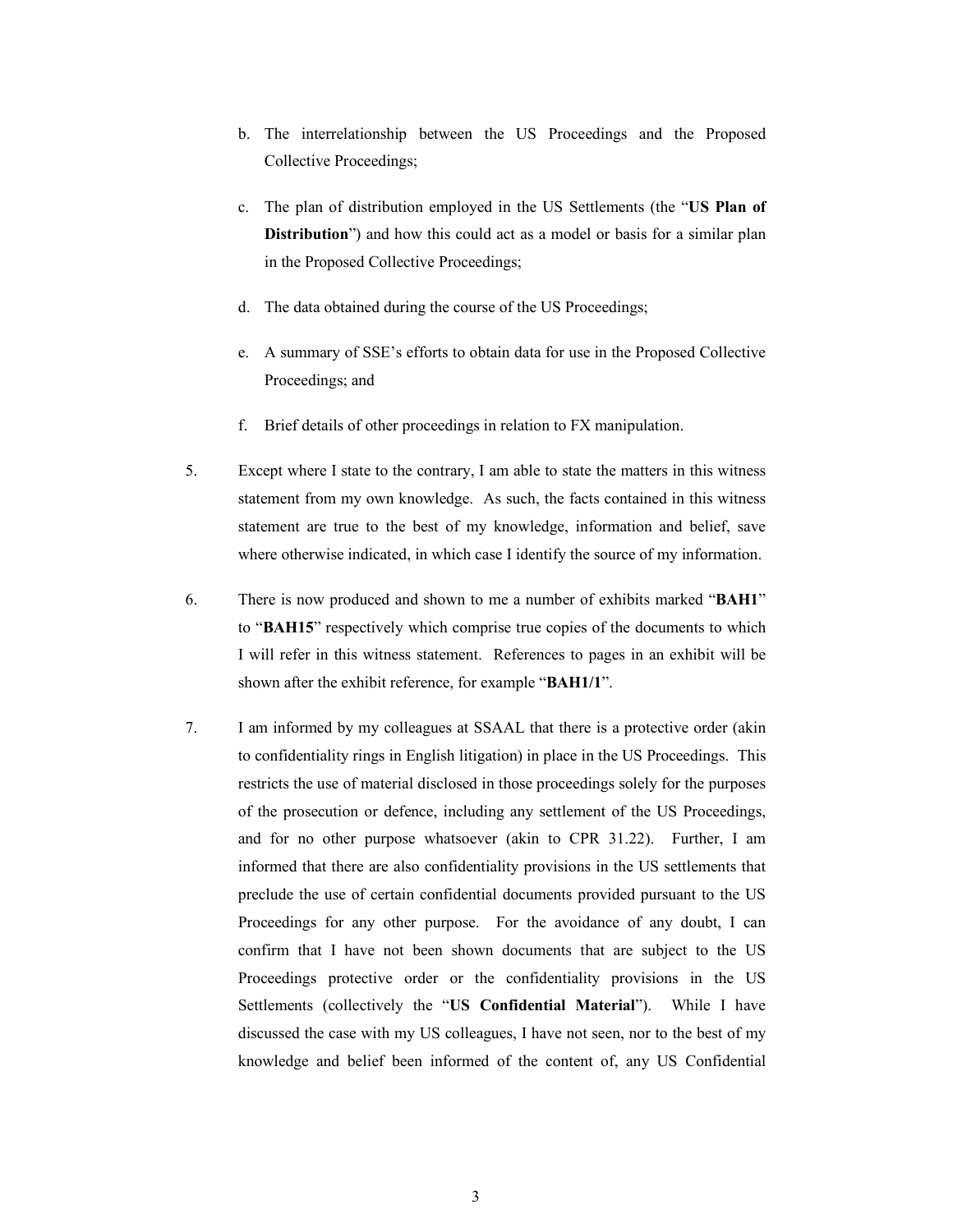Material. The information I provide in this witness statement about the US Proceedings and the US Settlements comes from publicly available sources, which are referenced throughout, or is non-confidential information provided to me by my colleagues at SSAAL.

# **I. THE US LITIGATION**

- 8. Below, I describe in chronological order key events from the US Proceedings.<sup>2</sup>
	- a. **12 June 2013**: On 12 June 2013 Bloomberg published an article indicating possible misconduct in the  $FX$  market.<sup>3</sup> Following publication of this article, SSAAL started investigating the alleged anticompetitive conduct referred to in the article. This investigation in summer 2013 included, *inter alia*: interviewing FX market participants and traders in London and the US; consulting with economic and finance experts to identify economic and statistical evidence of collusion and manipulation of the FX market; a review of publicly available information; and hiring an academic and FX trader to present on the FX market to the team prosecuting the case.
	- b. **1 November 2013**: As a result of this research, SSAAL filed the first FX claim in the US on 1 November 2013: *Haverhill Ret. Sys v Barclays Bank PLC*, Case No. 13-cv-7789. This was a class action filed in the District Court for the Southern District of New York by Haverhill Retirement System (a pension fund for employees of the City of Haverhill, Massachusetts) on behalf of itself and others in the US affected by the anticompetitive conduct against Barclays Bank plc ("**Barclays**"); Citigroup, Inc., Citibank, N.A. (together, "**Citi**"); Credit Suisse Group AG, Credit Suisse Securities (USA) LLC (together, "**Credit Suisse**"); Deutsche Bank AG ("**Deutsche Bank**"); JPMorgan Chase & Co., JPMorgan Chase Bank, National Association

 $\frac{1}{2}$  This information is derived from the *Joint Declaration of Christopher M. Burke and Michael D. Hausfeld in Support of (A) Class Plaintiff's Motion for Final Approval of Settlement Agreements and (B) Lead Counsel's Motion for An Award of Attorneys' Fees and Reimbursement of Litigation Expenses*, as filed on 12 January 2018 (the "**Joint Declaration for Settlement Approval and Attorneys' Fees**") (**BAH1/1**) (exhibits  $\frac{\text{omitted}}{\text{3}}$ .

 <sup>&</sup>quot;*Traders Said to Rig Currency Rates to Profit Off Clients*", Liam Vaughan, Gavin Finch and Ambereern Choudhury, Bloomberg, 12 June 2013, available here: https://www.bloomberg.com/news/articles/2013-06-11/traders-said-to-rig-currency-ratesto-profit-off-clients (**BAH2/88**).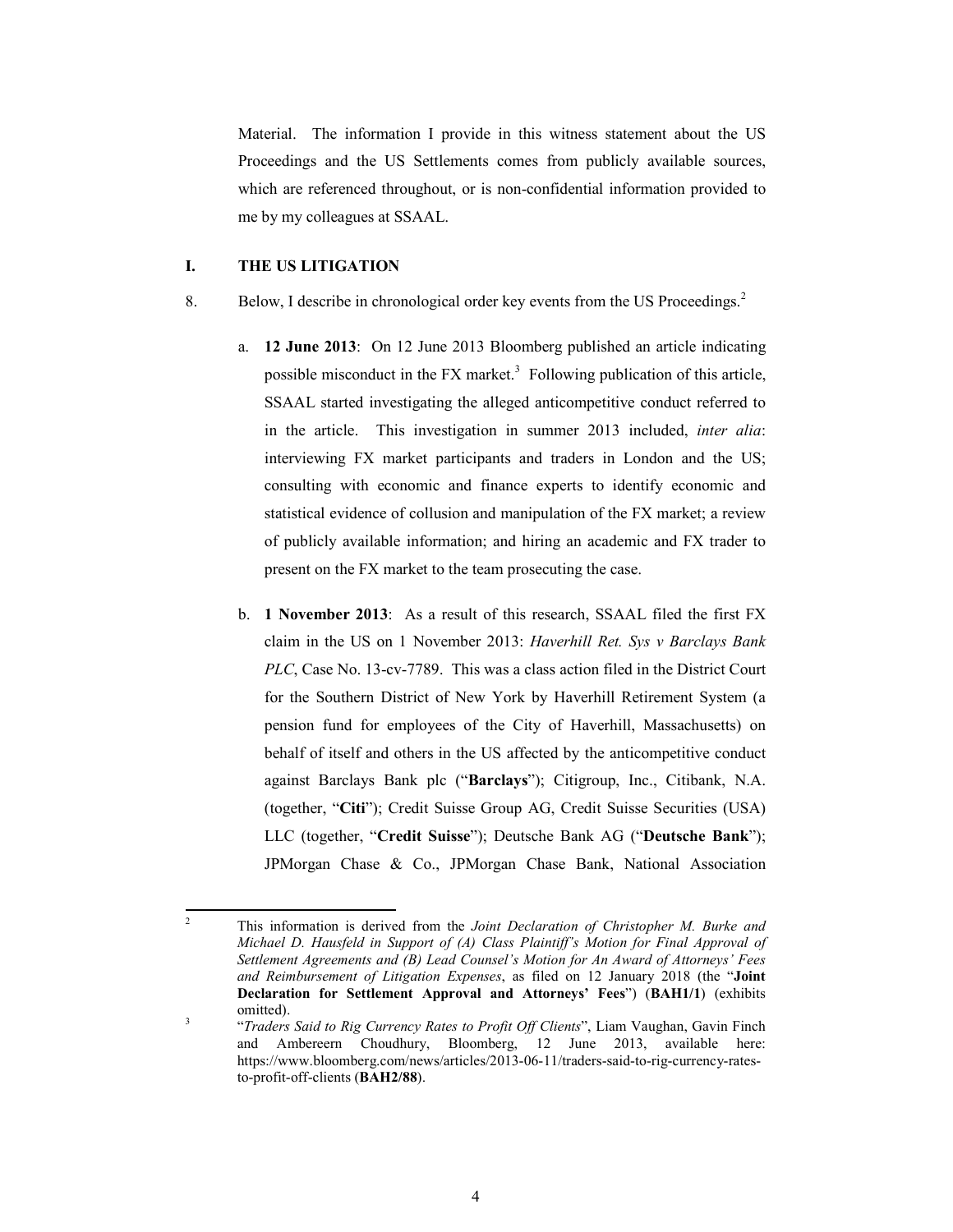(together, "**JPMC**"); Royal Bank of Scotland Group plc ("**RBS**"); UBS AG and UBS Securities LLC (together, "**UBS**").

- c. **13 February 2014**: Following the initial claim, further class actions were filed in the US by other law firms. After a hearing on 13 February 2014, the Court consolidated all the cases pursuant to Federal Rule of Civil Procedure 42(a) (which provides for consolidation of cases involving a common question of law or fact), named the consolidated action "*In re Foreign Exchange Benchmark Rates Antitrust Litigation*", and appointed SSAAL as interim lead counsel.<sup>4</sup> SSAAL's appointment as lead counsel was based on factors including its work in identifying and investigating the claim (as described at paragraph 8a above), its experience in handling class actions and antitrust claims, its knowledge of applicable law and the resources it had committed.
- d. **3 March 2014**:SSAAL subsequently requested that the Court approve Hausfeld LLP ("**Hausfeld**") to join it as co-lead counsel. SSAAL's appointment by the Court as lead counsel, and SSAAL's request to invite Hausfeld to serve as co-lead counsel, were contested by the law firm Quinn Emanuel Urquhart & Sullivan, LLP. At a hearing on 3 March 2014 the Court reaffirmed its appointment of SSAAL and Hausfeld as interim co-lead counsel for the claims ("Lead Counsel").<sup>5</sup>
- e. **31 March 2014**: Lead Counsel continued their work investigating the action. Lead Counsel then filed the amended complaint on 31 March 2014 (the "**Amended Complaint**"). This added the following banks as defendants: Bank of America Corp. ("**Bank of America**"); BNP Paribas SA ("**BNP**");

<sup>-&</sup>lt;br>4 In addition to Haverhill Retirements System, the other class plaintiffs for the consolidated action were: Aureus Currency Fund, L.P., City of Philadelphia, Board of Pensions and Retirement, Employees' Retirement System of the Government of the Virgin Islands, Employees' Retirement System of Puerto Rico Electric Power Authority, Fresno County Employees' Retirement Association, Haverhill Retirement System, Oklahoma Firefighters Pension and Retirement System, State-Boston Retirement System, Syena Global Emerging Markets Fund, LP, Tiberius OC Fund, Ltd., Value Recovery Fund L.L.C., and United Food and Commercial Workers Union and Participating Food Industry Employers Tri-State Pension Fund (the "**Class Plaintiffs**"). The Class Plaintiffs are the formal representatives of the class who have to approve any actions by counsel.

See the Law360 article "*Quinn Emanuel Can't Lead Forex-Rigging Action, Judge Says*" by Max Stendahl, available at: https://www.law360.com/articles/514748 (**BAH3/94**),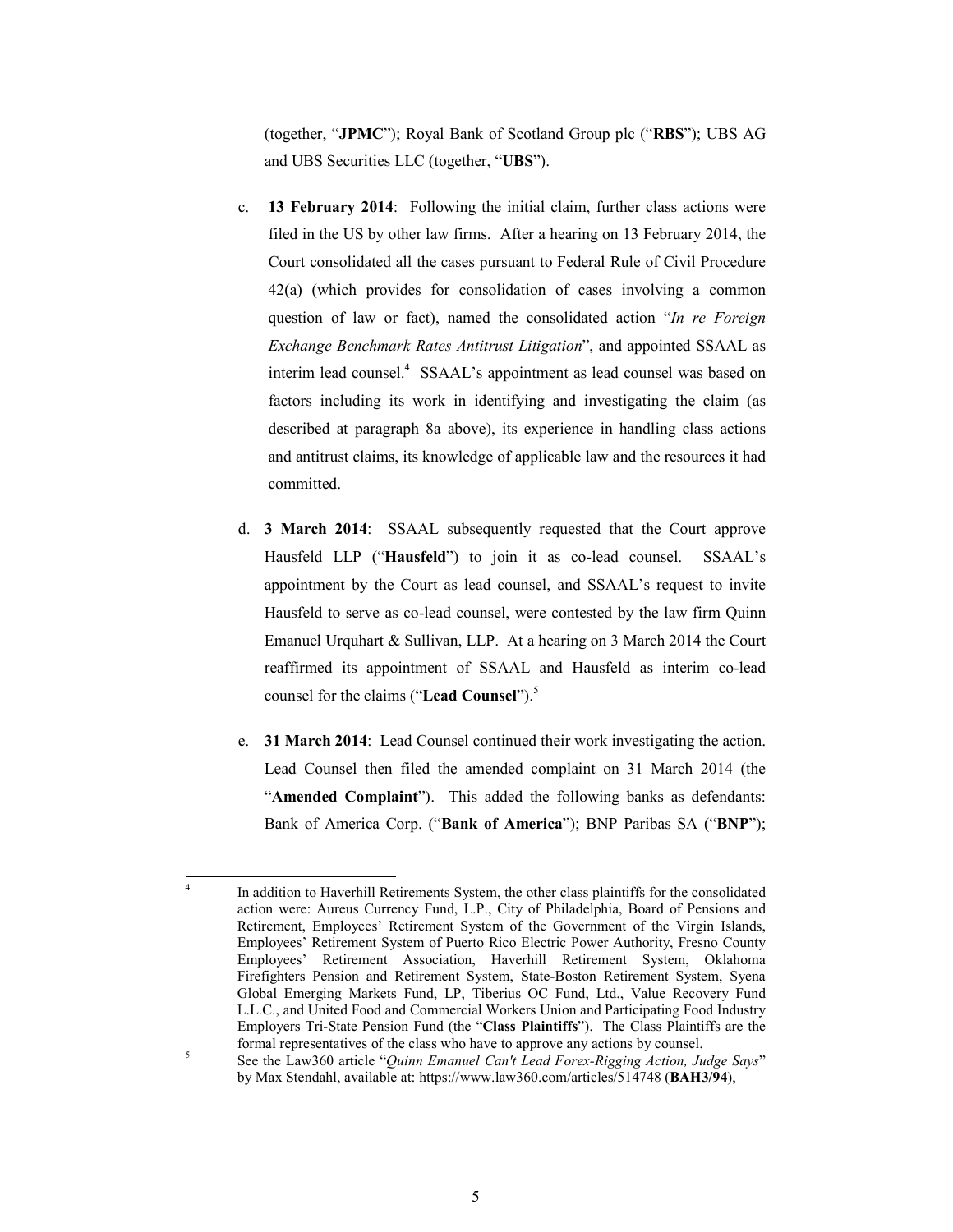Goldman Sachs Group Inc. ("**Goldman Sachs**"); HSBC Holdings PLC ("**HSBC**") and Morgan Stanley ("**Morgan Stanley**").

- f. **5 January 2015**:Lead Counsel executed a settlement agreement with JPMC (a Proposed Defendant to the Proposed Collective Proceedings) on behalf of the class. This initial settlement was for USD 99,000,000 (subsequently amended on 1 October 2015 to USD 104,500,000) and provided for JPMC to provide cooperation in the action against the remaining US defendants.
- g. **28 January 2015**: On 30 May 2014 certain of the US defendants filed a motion to dismiss the Amended Complaint on four principal grounds: (i) the complaint did not adequately allege an agreement in restraint of trade, as required by US case law; (ii) the complaint did not adequately allege harm to competition; (iii) the complaint did not adequately allege an injury in fact; and (iv) the complaint failed to establish antitrust injury. A hearing on this motion to dismiss was held on 20 November 2014. On 28 January 2015 the Court denied the motion to dismiss, rejecting all the grounds alleged by the US defendants.
- h. **6 March 2015**: Lead Counsel executed a settlement agreement with UBS (the US Department of Justice leniency applicant, one of whose entities is another Proposed Defendant to these Proposed Collective Proceedings) on behalf of the class. This settlement was for USD 135,000,000 (subsequently amended on 5 October 2015 to USD 141,075,000) and provided for UBS to cooperate with the Class Plaintiffs.
- i. **12 June 2015**: Lead Counsel proposed to file a second amended complaint (the "**Second Amended Complaint**") based on the cooperation they had received from JPMC and UBS. The Second Amended Complaint added the following additional four banks as defendants to the action: Bank of Tokyo-Mitsubishi UFJ Ltd ("**MUFG-BTMU**"); RBC Capital Markets, LLC ("**RBC**"); Société Générale S.A. ("**SocGen**"); and Standard Chartered plc. The Court granted leave for Lead Counsel to file the Second Amended Complaint on 25 June 2015 and this was subsequently filed on 16 July 2015. A third amended complaint (the "**Third Amended Complaint**") was filed on 3 June 2016. This was identical to the Second Amended Complaint but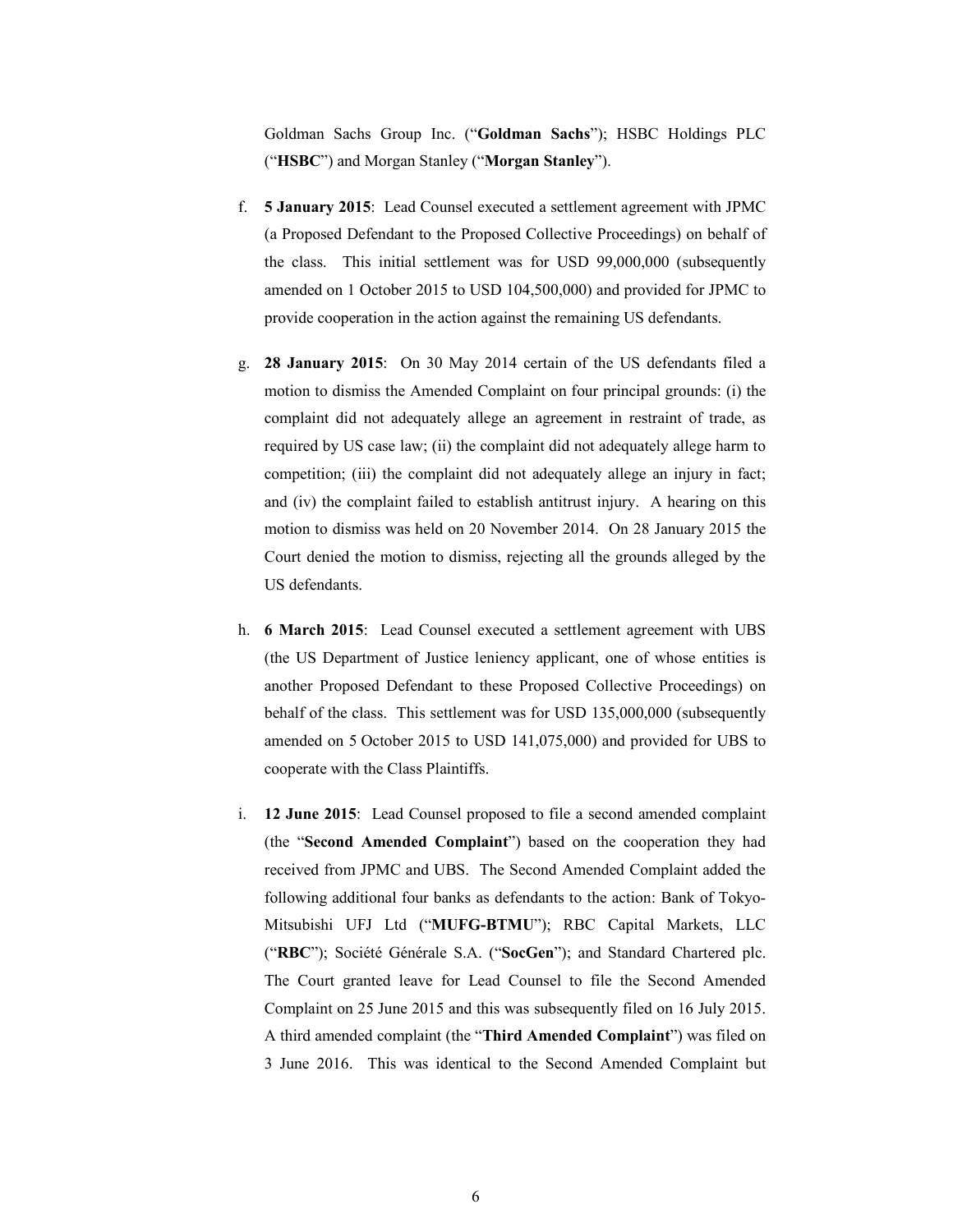replaced Standard Chartered plc with a different Standard Chartered entity, Standard Chartered Bank.<sup>6</sup>

- j. **30 September to 2 October 2015**: Lead Counsel executed settlement agreements on behalf of the class with the following defendants: Barclays (USD 384,000,000), Citi (USD 402,000,000), RBS (USD 255,000,000), HSBC (USD 285,000,000), Bank of America (USD 187,500,000), BNP Paribas (USD 115,000,000), and Goldman Sachs (USD 135,000,000).
- k. **20 September 2016**: In November 2015 all non-settling US defendants filed a motion to dismiss the Second Amended Complaint (as the Third Amended Complaint had not yet been filed) claiming that: (i) the Second Amended Complaint failed to adequately plead an anticompetitive agreement; (ii) certain claims were barred by the US Foreign Trade Antitrust Improvements Act; (iii) certain claims were time-barred by the statute of limitations; and (iv) the Second Amended Complaint failed to adequately plead claims under the Commodity Exchange Act ("**CEA**"). On 20 September 2016 the Court denied the motion to dismiss, save for granting the motion to dismiss with respect to: (i) transactions executed on non-US exchanges; (ii) claims based on transactions between US-domiciled claimants acting outside the US and a foreign desk of a defendant; (iii) claims based on transactions executed before 1 December 2007; and (v) CEA false reporting claims.
- l. **14 February 2017**: Lead Counsel negotiated a settlement with MUFG-BTMU on behalf of the class (USD 10,500,000).
- m. **28 July 2017**: Lead Counsel executed settlement agreements on behalf of the class with Morgan Stanley (USD 50,000,000), RBC (USD 15,500,000), Standard Chartered (USD 17,200,000) and SocGen (USD 18,000,000).
- n. **29 September 2017**: Lead Counsel executed a settlement agreement with Deutsche Bank on behalf of the class (USD 190,000,000).

-<br>6

Following complaints by the Standard Chartered group, the Third Amended Complaint removed Standard Chartered plc as a defendant and replaced it with Standard Chartered Bank.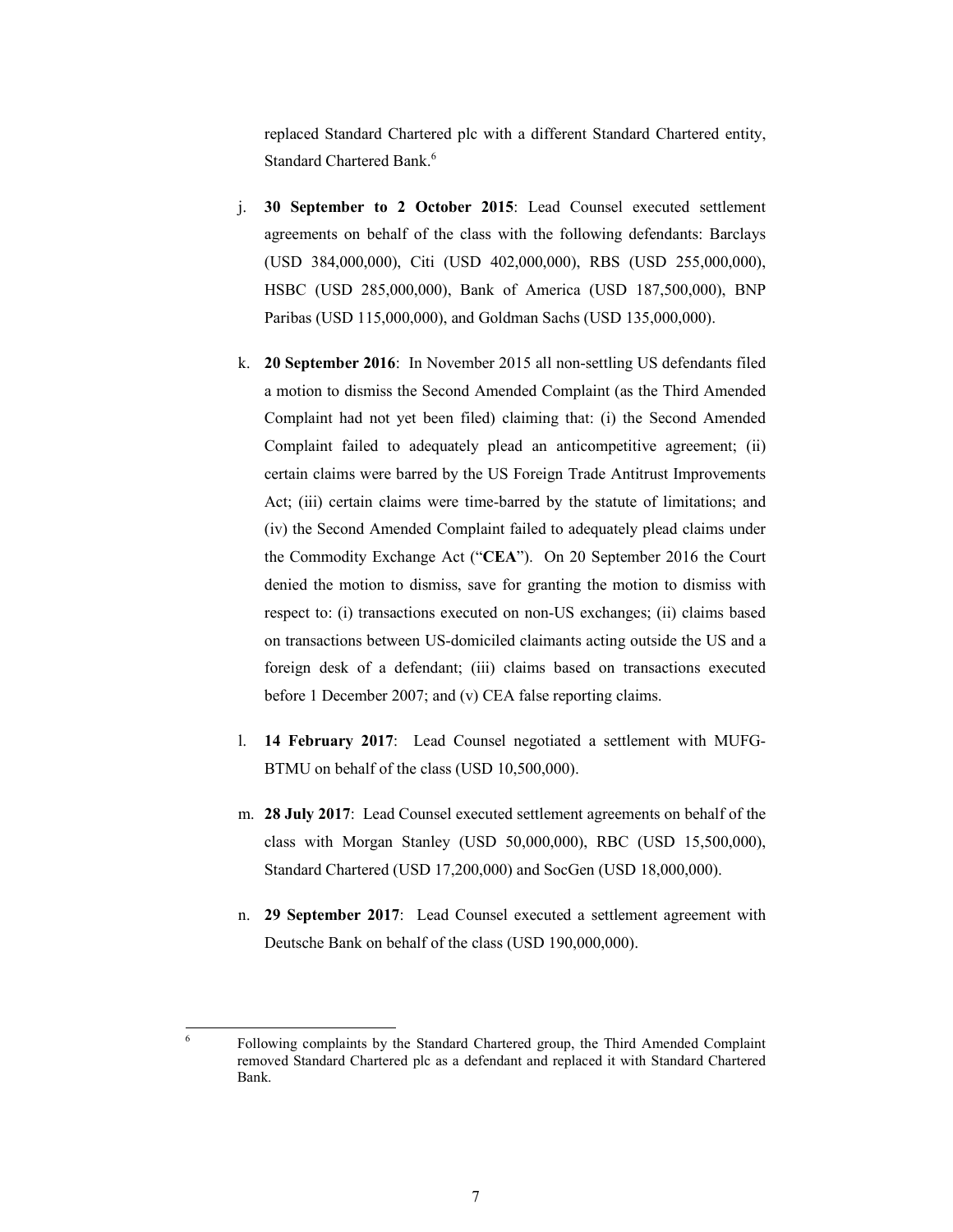- o. **12 January 2018**:This was the deadline for Class Plaintiffs to file papers in support of final approval of the US Settlements and Lead Counsel's application for attorneys' fees and expenses. Accordingly, Lead Counsel filed the Joint Declaration for Settlement Approval and Attorneys' Fees at Court on this date.This document explained the work involved in the US Proceedings to date for the purposes of approving the US Settlements and paying the fees of Lead Counsel. This document notes the involvement of 33 separate law firms in the prosecution of the US Proceedings. SSAAL's involvement was by far the largest, having "*directed all aspects of the*  litigation and its settlement<sup>37</sup> and having by 12 January 2018 spent 74,625.20 hours on the US Proceedings,<sup>8</sup> Hausfeld having spent 34,949.50 hours<sup>9</sup> and Korein Tillery LLP having spent  $41,348.68$  hours.<sup>10</sup>
- p. **7 February 2018**:Any objections to the US Settlements were due by this date from members of the class, as well as requests for permission to apply to speak at the hearing to determine whether the US Settlements were fair, reasonable and adequate (the "**Fairness Hearing**").
- q. **23 April 2018**:Class Plaintiffs filed reply papers in support of final approval of the US Settlements and Lead Counsel's application for attorneys' fees and expenses.
- r. **23 May 2018**:Further to paragraph 8(p) above, the Fairness Hearing, at which the Court determined whether the US Settlements were fair, reasonable and adequate, was held on this date. Three objections were submitted and heard at the Fairness Hearing, but were ultimately dismissed.
- s. **6 August 2018**: The US Settlements agreed to date were approved by the Court on 6 August 2018. For ease of reference, a full list of all the US Settlements negotiated to date is included in Appendix 2 to this statement.In

-

<sup>7</sup> See the Declaration of Daryl F. Scott filed on behalf of SSAAL as part of the Joint Declaration for Settlement Approval and Attorneys' Fees (**BAH4/95**) (exhibits omitted).

<sup>&</sup>lt;sup>8</sup> *Ibid at* (**BAH4/97**).

See the Declaration of Michael D. Hausfeld filed on behalf of Hausfeld as part of the Joint Declaration for Settlement Approval and Attorneys' Fees (**BAH5/101**) (exhibits <sup>10</sup> See the Declaration of George A. Zelcs filed on behalf of Korein Tillery as part of the

Joint Declaration for Settlement Approval and Attorneys' Fees (**BAH6/107**) (exhibits omitted).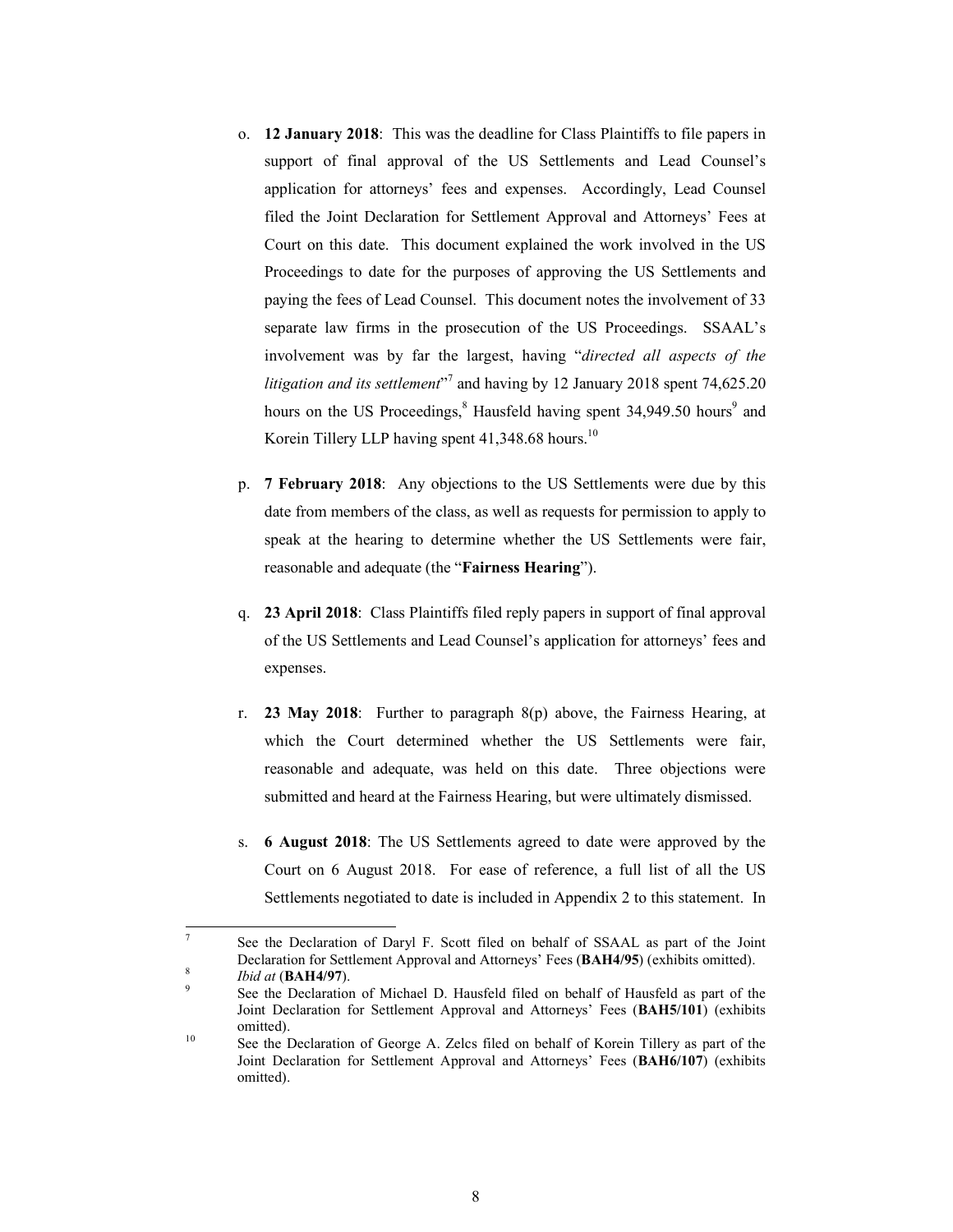addition, the US Plan of Distribution for the US Settlements (which is described in detail in paragraph 12 below) was approved by the Court on this date.

- t. **Currently**: The US Proceedings continue against Credit Suisse, the only US defendant who has not settled. Discovery (i.e. disclosure) has been obtained from all 16 US defendants, including Credit Suisse. Class certification has not yet taken place (it is standard practice, in the US, for substantial disclosure to be obtained before class certification). All the relevant documents for class certification were filed in February 2019 and Lead Counsel, on the Lead Plaintiffs' behalf, requested a hearing on class certification to be held at the Court's discretion. No hearing has yet been scheduled. It is possible that the Court will make a decision on class certification without holding a hearing.
- 9. In total, Lead Counsel negotiated US Settlements totalling USD 2,310,275,000 (the "**US Settlement Fund**"). The US Plan of Distribution is currently underway and, to date, payments to approximately 50% of expected authorised claimants have been made. How the USD 2.3 billion is being distributed is summarised in the following section. I am informed by my US colleagues that they have informed the US Court that there has, to date, been a take-up rate in the US Settlements of approximately 35% by value of commerce, i.e. class members who collectively represent 35% of trading captured by the claim have come forward to collect the compensation to which they are entitled. The basis on which the US Settlements are being distributed is explained at paragraph 12 below.

# **II. INTERRELATIONSHIP BETWEEN THE US PROCEEDINGS AND THE PROPOSED COLLECTIVE PROCEEDINGS**

10. The US Proceedings relate to, and the US Settlements resolve, claims for: (a) US domiciled entities; and (b) non-US domiciled entities to the extent that their FX trading was transacted through the US. Accordingly, to the extent that the members of the Proposed Class in the Proposed Collective Proceedings suffered losses on FX trading through the US due to anticompetitive conduct (whether the anticompetitive conduct identified by the European Commission or wider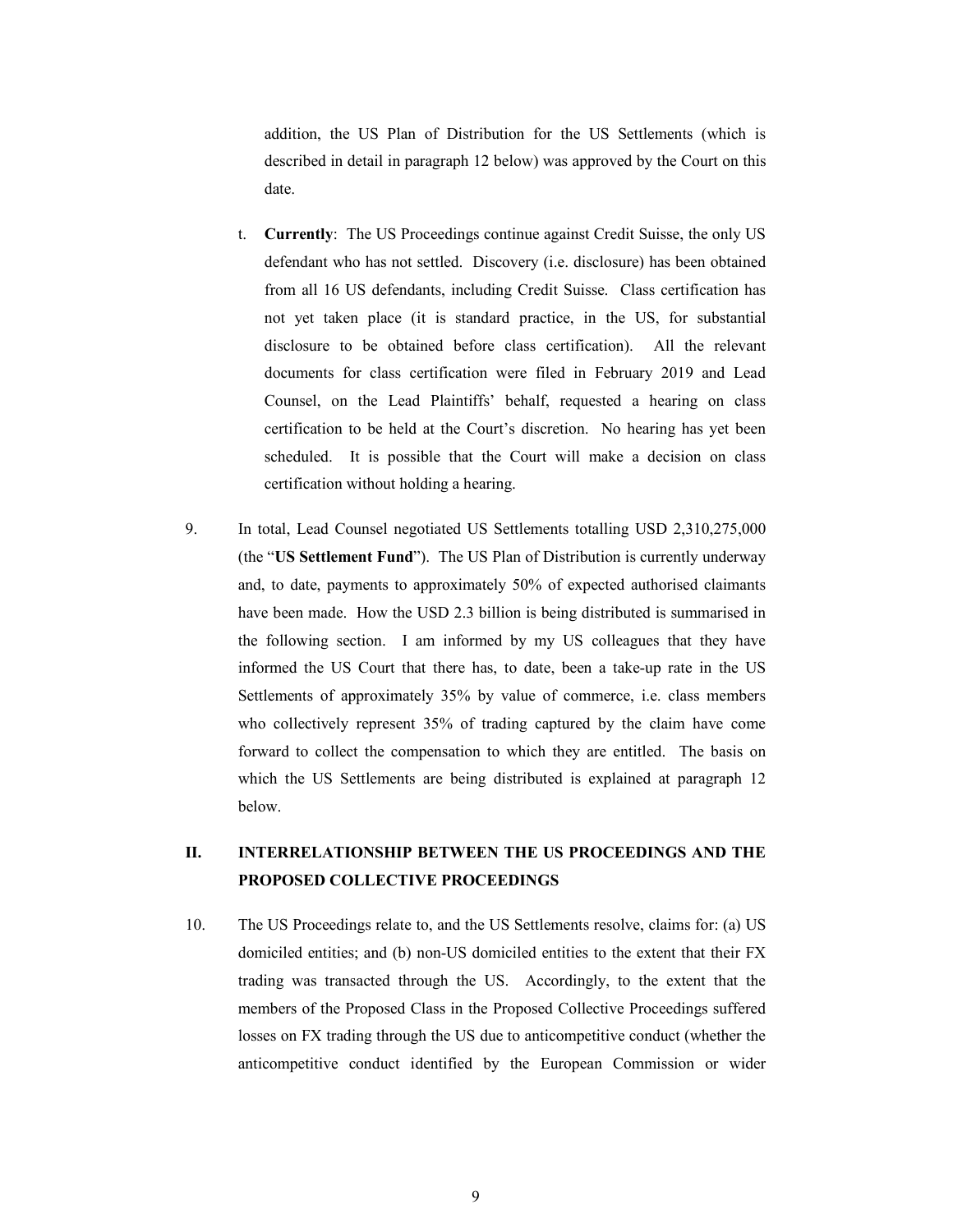anticompetitive conduct alleged in the US Proceedings), those losses are already subject to the US Proceedings and the US Settlements.

11. The Proposed Collective Proceedings have been crafted to ensure that there can be no double-recovery by class members through both the US Proceedings and the Proposed Collective Proceedings in this jurisdiction. For example, where a UK domiciled pension fund undertook a voice USD to GBP spot trade with a defendant bank in New York during the period to which the Proposed Collective Proceedings relates, that trade is subject to the US Proceedings and it does not form part of the Proposed Collective Proceedings. By contrast, where the same UK domiciled pension fund undertook a voice USD to GBP spot trade with a Proposed Defendant bank which was priced or accepted in London, this is not subject to the US Proceedings and instead is subject to the Proposed Collective Proceedings.

### **III. THE US PLAN OF DISTRIBUTION**

- 12. After the last settlement with Deutsche Bank on 29 September 2017, class members of the US Settlements were notified and invited to submit completed claim forms. I detail below the procedural and logistical steps which have been taken in the US Plan of Distribution to date.
	- a. **29 September 2017**: The notice of the class action settlement was approved by the Court (the "**Notice**") (**BAH7/109**). The Notice informed potential members of the class of the US Settlements and was sent to potential class members by the claims administrator for the US Settlements. The claims administrator was Garden City Group, LLC ("**GCG**"), which was subsequently acquired by Epiq Class Action and Claims Solutions, Inc. ("**Epiq**") on 15 June 2018. The Notice was sent to all potential class members that the US defendants identified from their data. The Notice was published in various newspapers including The Wall Street Journal, The International New York Times, The Financial Times, The Guardian (UK), FX Week, The Globe and Mail (Canada), and Investor's Business Daily. Copies were also provided to FX brokers for distribution to their clients.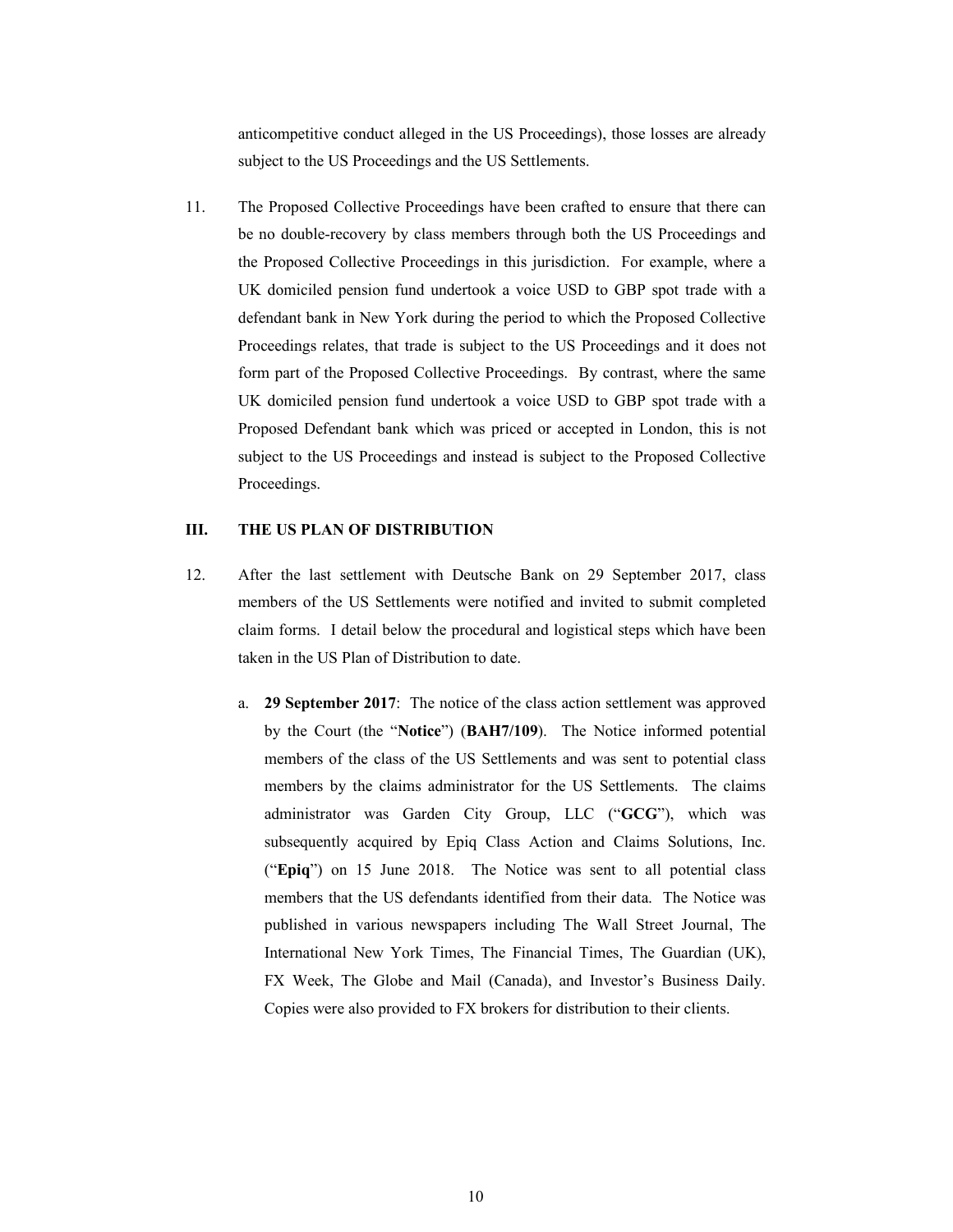- b. **16 May 2018**: Class members who wished to participate in the US Settlements were required to submit claim forms. An example of the claim form is included at **BAH8/121**. The claim forms presented two options for claiming: (i) 'Option 1', under which the US claims administrator estimated the class member's eligible transaction volume using data provided by the US defendants ("**Option 1 Claims**"); or (ii) 'Option 2', under which the claims administrator estimated the class member's eligible transaction volume using data submitted by the relevant class member itself ("**Option 2 Claims**"). For Option 2 Claims, significant guidance was provided by Lead Counsel on how to submit transaction data (see **BAH9/132**). For example, templates were provided for including trade data from different instruments. These templates provided for information to be completed on: class member name, counterparty, location of executing bank, class member ID, venue, prime broker, transaction ID, FX transaction type, trade date, timestamp, time zone, trade rate, base currency, quoted currency, whether the class member bought or sold the base currency, base amount, contra amount and value date. An example of a template for spot transactions is included at **BAH10/144**.
- c. As to the basis on which the US Settlements are being distributed, I understand that the basic approach taken by the claims administrator in the US is as follows. First, it determines each class member's eligible transaction volume based on either the Option 1 Claim or Option 2 Claim data. Second, it then estimates the claim value for that class member based on various weightings based upon certain trade characteristics such as currency pair and trade size, to generate the estimate of each class members' damages. In this way, the share of the US Settlements which each class member receives is broadly compensatory. This is set out in greater detail in the US Plan of Distribution filed in the US proceedings which is exhibited at **BAH11/145**.
- d. In carrying out these calculations, GCG/Epiq has been assisted by Velador Associates ("**Velador**") and Ankura Consulting Group, LLC ("**Ankura**") due to the claims' complexity and the need for financial expertise in handling FX trading data.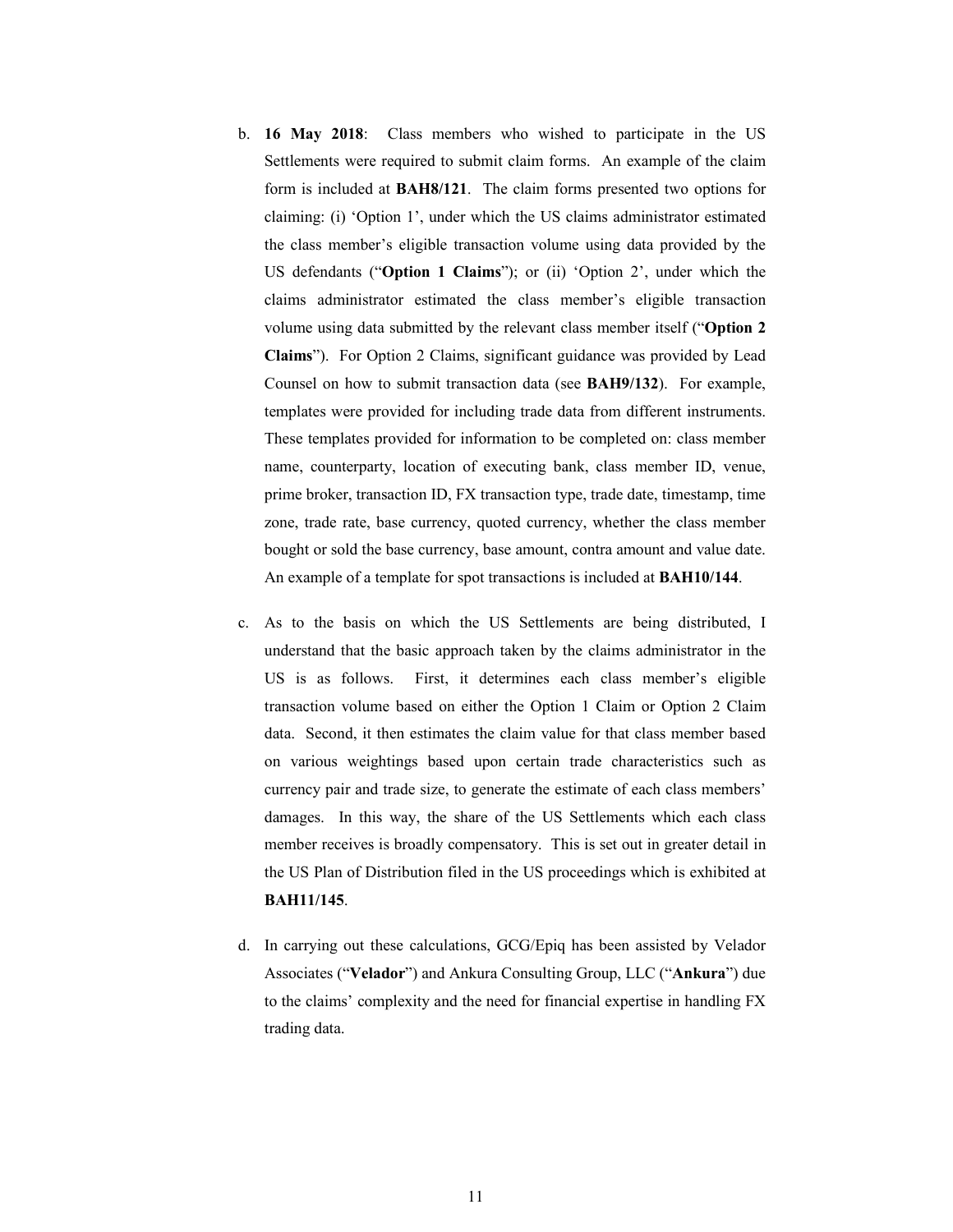- e. **31 May 2018**: The claims administrator began the initial mailing of the claims assessment notifications. These claims assessments notifications included the transaction volume and payment estimates associated with a particular claim. These claims assessment notifications continue to be circulated on an ongoing basis.
- f. **6 August 2018**: The Court granted final approval for the US Settlements and the US Plan of Distribution and Notice. In approving the US Plan of Distribution, the Court took into account the numbers of class members who submitted claim forms.
- g. **8 March 2019**: The Court granted final approval of an initial distribution of the US Settlement Fund ("**Initial Distribution**"). For the Initial Distribution, there were 23,019 Option 1 Claims and 3,918 Option 2 Claims. A total of approximately USD 54,000,000 was paid out under this Initial Distribution.<sup>11</sup>
- h. **Currently**: Further distributions are currently on hold, pending resolution of an objector's appeal of the trial court's award of attorneys' fees to the US Court of Appeals for the Second Circuit. That appeal is fully briefed.
- 13. In light of the Court of Appeal decision in *Merricks v Mastercard*,<sup>12</sup> the Proposed Representative has not at this stage instructed the experts to prepare a proposed distribution methodology. Nevertheless, I note that the US Plan of Distribution appears to provide a sound starting point for developing a distribution model for any aggregate damages which may ultimately be awarded in the Proposed Collective Proceedings. The US experience shows that it is perfectly possible to develop a workable and broadly compensatory methodology and system for distributing substantial amounts of damages to individual class members.
- 14. In order to promote efficiencies and costs savings, the Proposed Representative has engaged the same claims administrator as used for the US Plan of Distribution (Epiq). If further support is needed the Proposed Representative could seek to retain Velador or BDO LLP (both of whom have assisted with other elements of the expert work to date), or Ankura. Again, for the avoidance of any

 $11$ 

<sup>11</sup> See the Epiq Declaration (**BAH12/184**). 12 *Walter Hugh Merricks CBE v Mastercard Incorporated & Ors* [2019] EWCA Civ 674.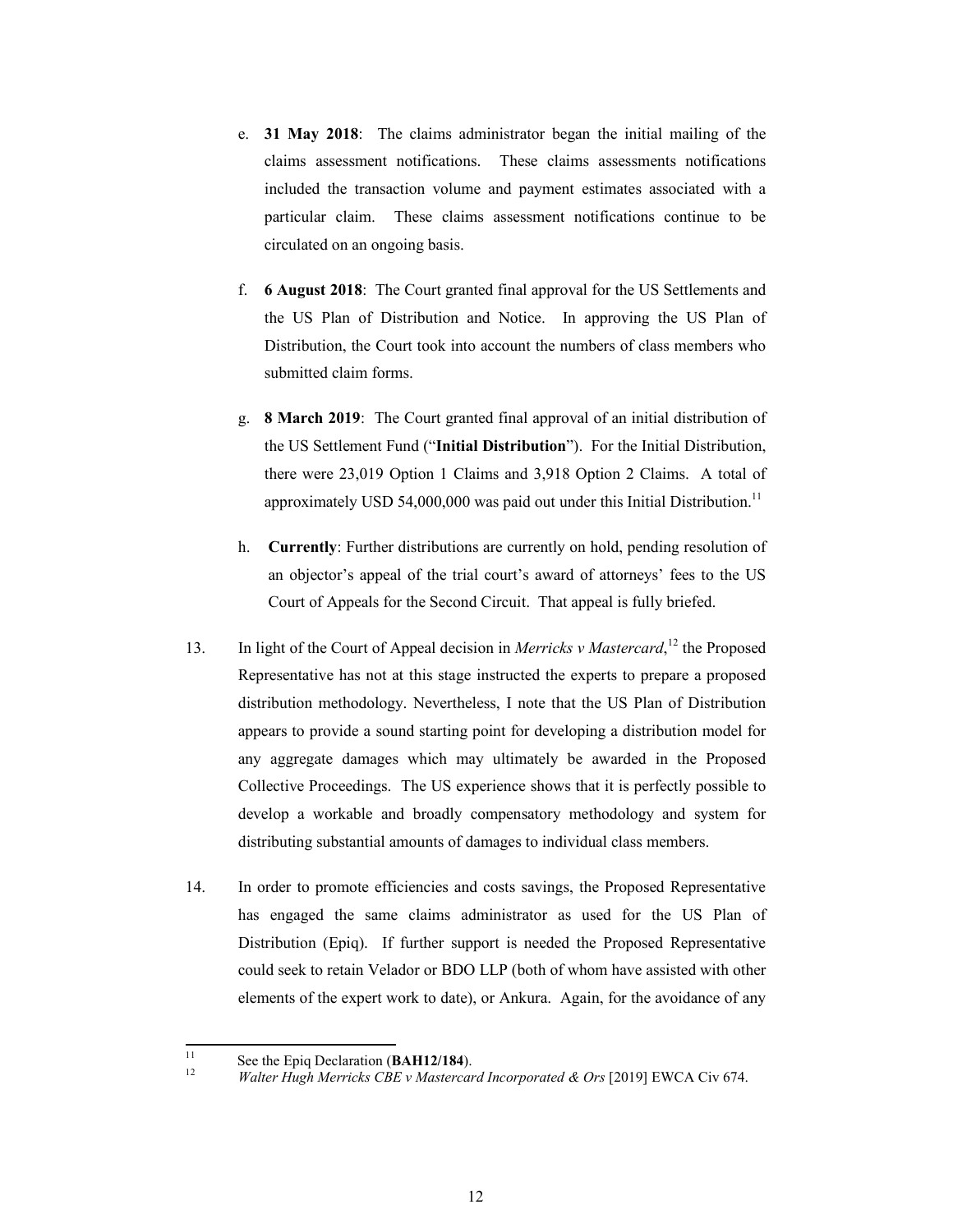doubt, to the best of my knowledge and belief, both Velador and Epiq have appropriate systems and controls in place to prevent any breach of the restrictions around the use of the US Confidential Material described at paragraph 7 above.

15. The Litigation Plan also envisages publicising the claim in some of the same newspapers and journals used for the US Notice, e.g. The Financial Times, The Guardian (UK) and FX Week.

## **IV. DATA OBTAINED IN THE US**

- 16. During the course of the US Proceedings, the US defendants have produced very large quantities of information and data, by way of discovery. Specifically, I understand that, as at 12 January 2018, the following had been disclosed by the US defendants:
	- a. **Documents**: The US defendants produced approximately 1.6 million documents, amounting to more than  $16.5$  million printable pages.<sup>13</sup>
	- b. **Transaction data**: Additionally, the US defendants produced over 7,000 files of transaction data from over 30 different trading systems, amounting to approximately 10 billion rows, occupying 4 terabytes. $14$
	- c. **Third party transaction data**: Further, Lead Counsel also obtained pursuant to subpoenas – an additional 2.5 terabytes of data from non-party sources, including Hotspot, Reuters Matching, EBS, and WM/Reuters.<sup>15</sup>
- 17. My colleagues at SSAAL believe the transaction database to be one of the largest ever assembled for use in a single piece of litigation. To produce this database, extensive work was conducted with Velador including data 'cleaning' (as the US defendants produced the data unfiltered) and data 'normalization' (as the data came from so many sources, it had to be put into uniform data extracts). In connection with the data cleaning and normalization processes, Velador had to develop over 1,000 scripts of code.

<sup>13</sup> See paragraph 63 of the Joint Declaration for Settlement Approval and Attorneys' Fees (**BAH1/27**). 14 *Ibid*. 15 *Ibid.*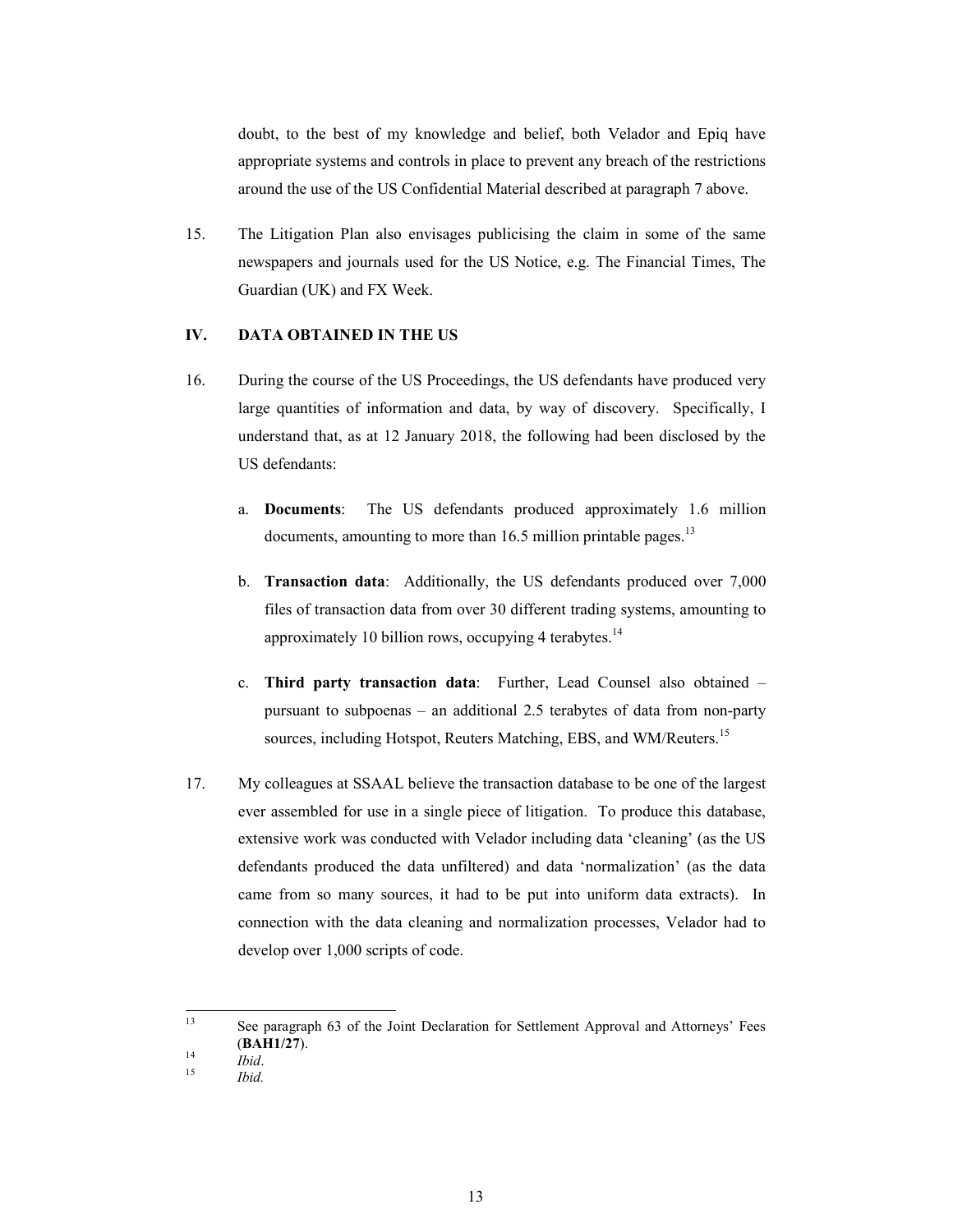- 18. A large proportion of these documents and databases obtained in the US and referred to above constitutes US Confidential Material. The Proposed Representative, the legal and expert teams and I have not seen any such US Confidential Material, but I can confirm from my review of the publicly available sources and from conversations with SSAAL partners that the US Confidential Material (together with other information) has been used to form the basis of the expert work in the US Proceedings and to implement the US Plan of Distribution for Option 1 Claims in the US Settlement.
- 19. I have no reason to believe that, following disclosure in these proceedings, the legal and expert teams retained by the Proposed Representative will be unable to similarly process the disclosed materials for use in damages quantification and, ultimately, distribution of damages.

### **V. ATTEMPTS TO OBTAIN DATA IN UK**

- 20. For the purposes of the Collective Proceedings Order (*CPO*) application, SSE has sought to obtain data in the UK. Data was sought for two purposes. First, to assist the expert instructed by the Proposed Representative, Professor Francis Breedon, in formulating a methodology to quantify loss. In particular, we sought data on trading by UK domiciled entities. Second, to assist with defining the Proposed Class. Without any waiver of privilege other than in the written communications with third parties identified herein and exhibited to this statement, and to assist the Tribunal, I summarise below the results of certain of our enquiries.
- 21. The enquiries SSE has made to date, in relation to data on trading by UK domiciled entities, include contacting the following (email exchanges referred to in paragraphs 21 and 22 are exhibited at **BAH13/195**):
	- a. **Nex (formerly known as EBS)**: We contacted Nex on 25 June 2019 to obtain access to timestamped transactional data for all FX spot trades (and, if possible, forward (non-deliverable forwards ("**NDFs**")) and option trades) conducted between 2007 and 2014. Representatives from my firm (Cian Mansfield, a Senior Associate, and Ruth Manson, an Associate) then spoke to a sales representative on 26 June 2019. After receiving no response, we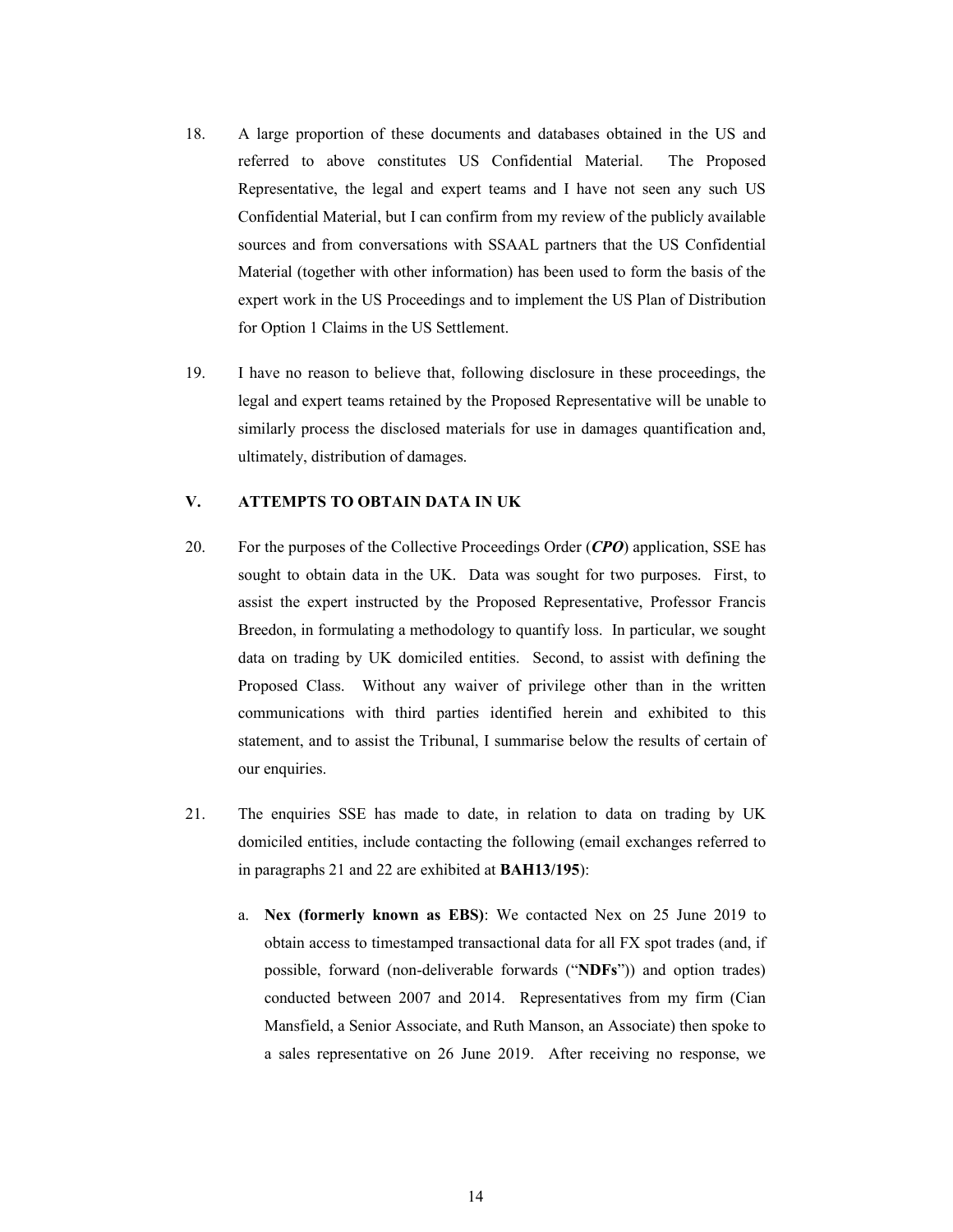again contacted Nex on 1 July 2019. The relevant sales manager confirmed on 4 July 2019 that Nex would not sell us the data as it only sells the data to "*trading participants*".

- b. **Refinitiv (formerly known as Reuters)**: We contacted Refinitiv on 25 June 2019 to obtain access to timestamped transactional data for all FX spot trades (and, if possible, forward (NDF) and option trades) conducted between 2007 and 2014. Having had no response, we emailed a contact at Refinitiv on 2 July 2019 who forwarded the request to the relevant person. The same representatives from our firm held a call with a sales person from Refinitiv on 3 July 2019. Having received no response, we again contacted Refinitiv on 11 July 2019. As at the date of this statement, we have received no response.
- c. **Bank of England**: We contacted the Bank of England on 25 June 2019 to enquire as to whether it has any data on domicile of entities conducting FX trading in the UK. Having received no response, we further contacted the Bank of England on 1 and 5 July 2019. On 8 July 2019 the Bank of England confirmed that it does not have data on the domicile of trading, only where the commerce takes place. The data from the Bank of England which is available is discussed in detail in section 6 of the expert report of Professor Francis Breedon (the "**Breedon Report**").
- d. **Euromoney**: We contacted Euromoney on 28 June 2019 to ask for data on domicile of entities conducting trading in the UK. One of our associates (Ruth Manson) then spoke to a sales manager from Euromoney on 2 July 2019. On 11 July 2019, Euromoney confirmed that market share and trading volume data was available for 2007 to 2013 but (further to an exchange of emails with the aforementioned SSE representatives) Euromoney informed us that it only had information on the country in which an entity is operating and not the country in which the entity is legally registered.
- e. **Bank of International Settlements ("BIS")**:We contacted BIS on 4 July 2019 to ask for data on domicile of entities conducting trading in the UK. On 8 July 2019 BIS confirmed that it does not have this information.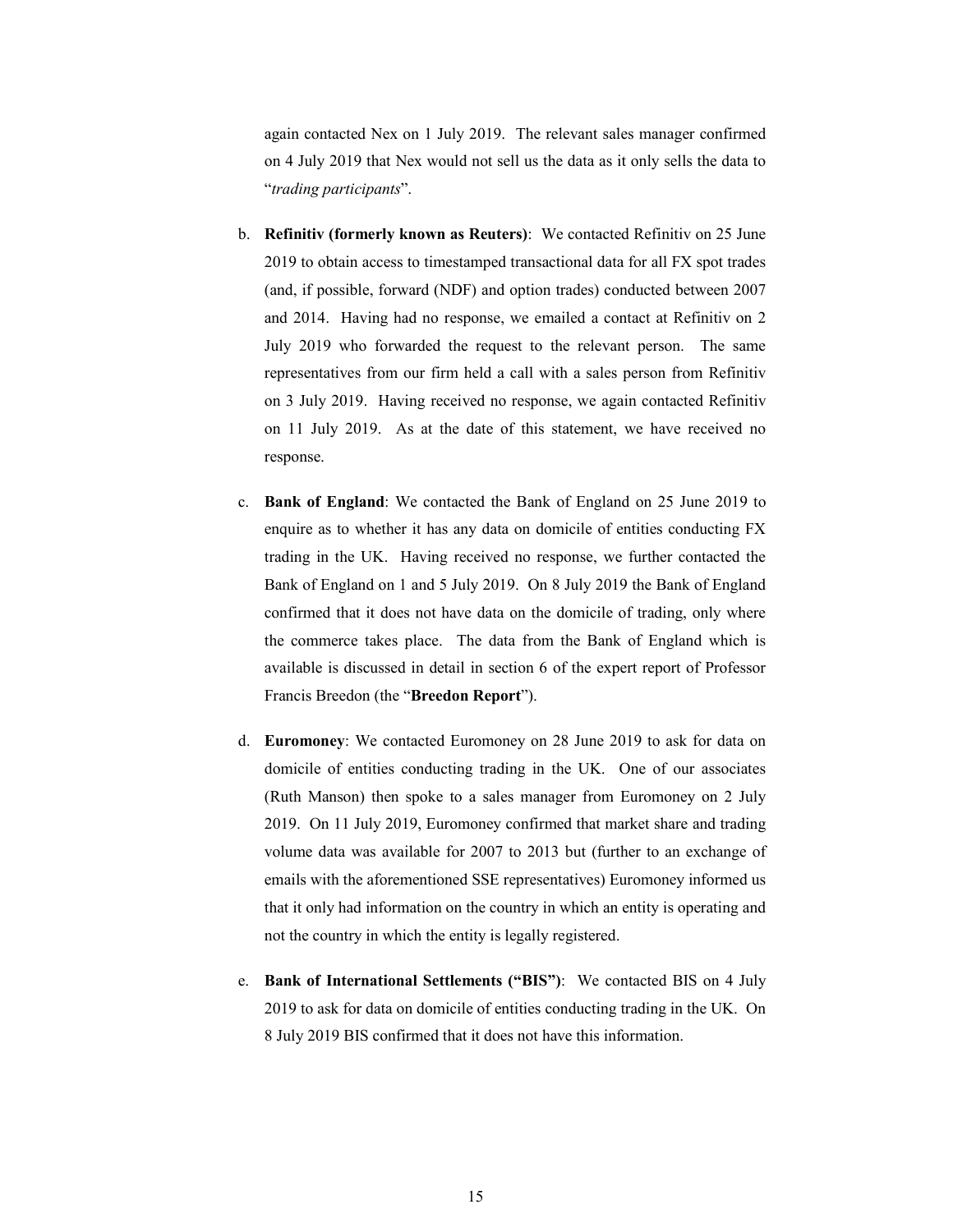- 22. The following enquiries were made by SSE in relation to data sought to help define the Proposed Class:
	- a. **CLS Group**: Having obtained a list of the CLS membership from the CLS Group website, we contacted the CLS Group, which provides FX settlement services (akin to clearing house services for debt and equity transactions), on 12 July 2019 to ask for historical versions of the publicly available list of CLS settlement members during the period 2007 to 2013. We sought this information to assist with our understanding of which banks could be regarded as market makers in the FX market. After seeking clarification regarding the purpose of the request on 15 July 2019, CLS confirmed on 18 July 2019 that it does not maintain records of its membership which could be easily provided to SSE. We then used an internet archive portal called the "Wayback Machine" to access historical versions of the CLS lists.
	- b. **Bank of England**: We requested copies of the results of the Bank of England's "Semi-Annual FX Turnover Survey" from 2007, 2010 and 2013. The only response we have had from the Bank of England on this point to date is to confirm that our enquiry has been passed on to another team within the bank. We then again used the internet archive portal called the "Wayback Machine" to access historical versions of the Bank of England website which allowed us to access the "Results of the Semi-Annual FX Turnover Survey" for 2007, 2010 and 2013. This information is discussed in section 6 of the Breedon Report.
- 23. However, as explained in the Breedon Report, these various third party data sources of which we have made enquiries to date are not the principal source of data that it is envisaged would be relied upon if a CPO is granted. In that situation, we would expect to obtain extensive disclosure from the Proposed Defendants.
- 24. The experience in the US Proceedings (which I have described at length above) indicates that the Proposed Defendants hold detailed and voluminous documentary and transactional data, which I anticipate they would be required to provide to the Proposed Representative and its experts by way of disclosure in due course if a CPO is made by the Tribunal. There is no reason I am aware of to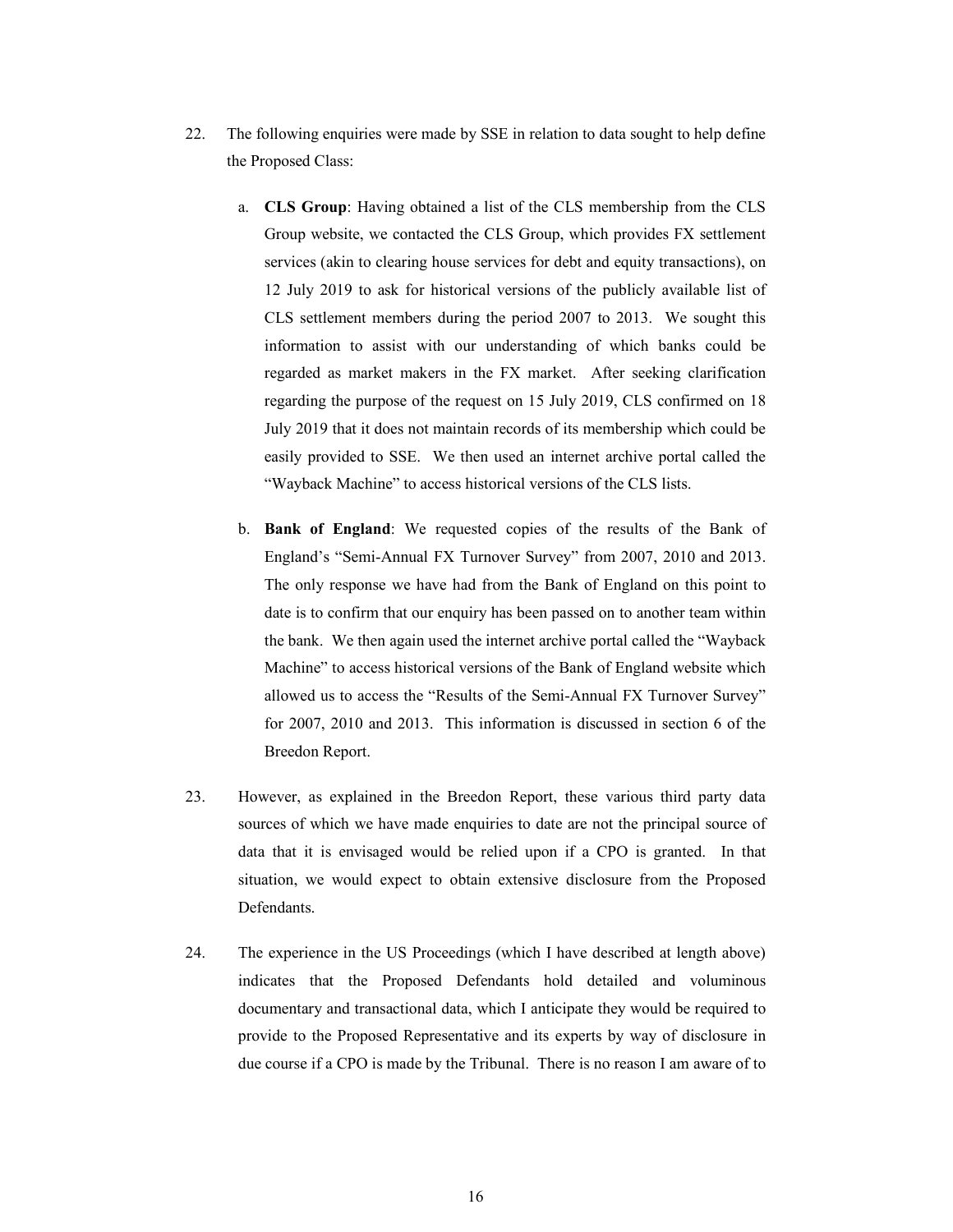think that the Proposed Defendants would hold any less detailed data in relation to the Proposed Collective Proceedings than was produced in the US Proceedings.

25. In addition, should it prove necessary, the Proposed Representative could seek equivalent transactional information from non-defendant banks or from other organisations with relevant data.

### **VI. OTHER PROCEEDINGS IN RELATION TO FX MANIPULATION**

- 26. I am aware that, in addition to the US Proceedings, there is litigation in relation to anticompetitive conduct in the FX market that is on foot both in England and in other jurisdictions:
	- a. **England**: A claim has been filed in the High Court (Commercial Court), *Allianz Global Investors GmbH v Barclays Bank plc*, case number CL-2018- 000840. Based on my review of the publicly available materials, only two of the 191 claimants in those proceedings are domiciled in the UK.
	- b. **Canada**: Class actions in Canada in cases CV-15-536174 (Superior Court of Ontario) and/or 200-06-000189-152 (Superior Court of Quebec), which have been settled. Information about these settlements is available at https://www.canadianfxnationalclassaction.ca/index; and
	- c. **Australia**: A class action in the Federal Court of Australia, J Wisbey & Associates Pty Ltd v Ubs Ag & Ors, case number VID567/2019. Information is available at https://www.mauriceblackburn.com.au/class-actions/currentclass-actions/foreign-exchange-cartel-class-action/.
- 27. In addition, there may be other litigation in relation to anticompetitive conduct in the FX market of which I am not currently aware. To avoid any risk of doublerecovery, the Proposed Class has been defined to exclude any FX trading which is subject to other litigation or settlement.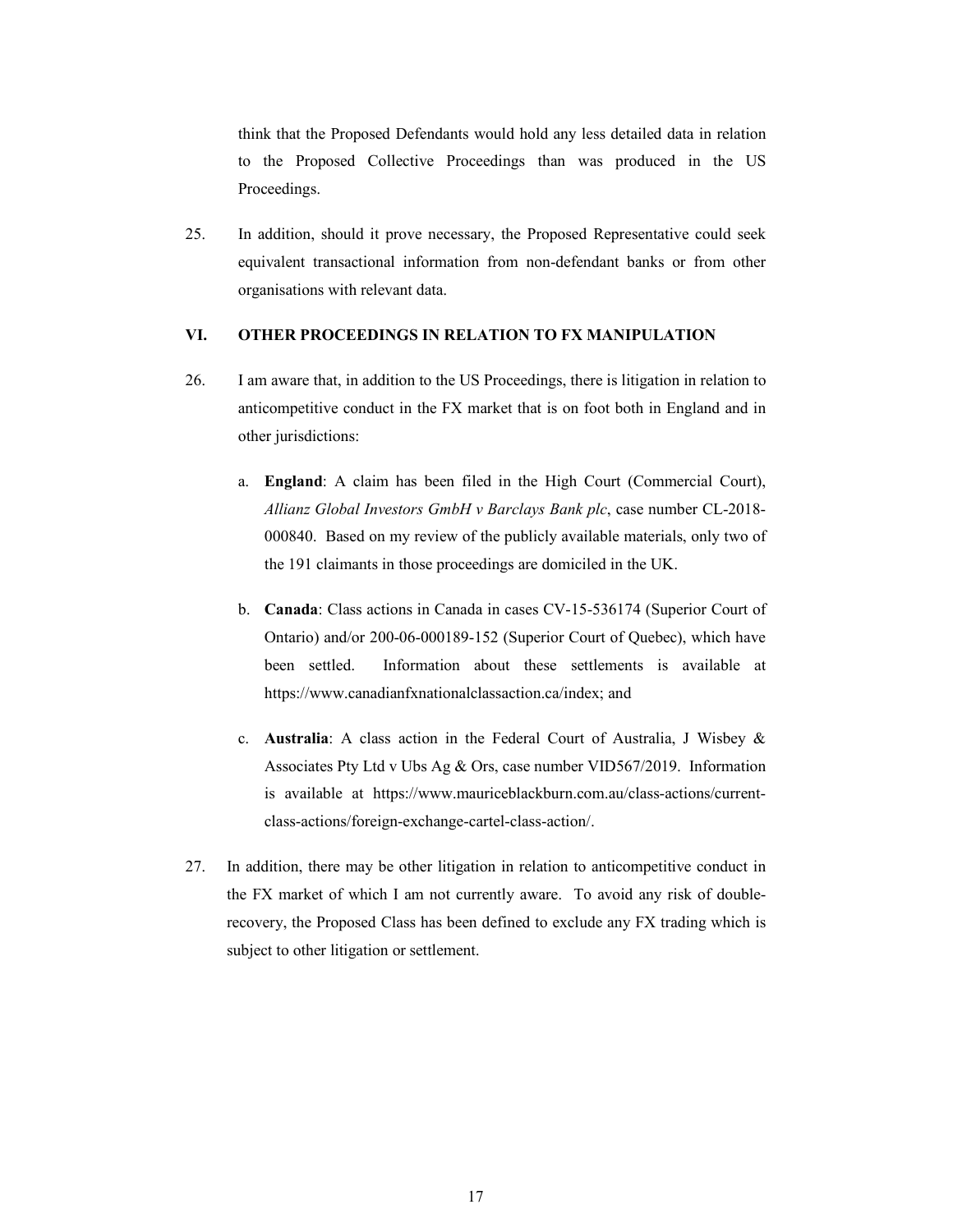# STATEMENT OF TRUTH

I believe the facts stated in this witness statement are true.

BELINDA ANNE HOLLWAY

Date: 28 July 2019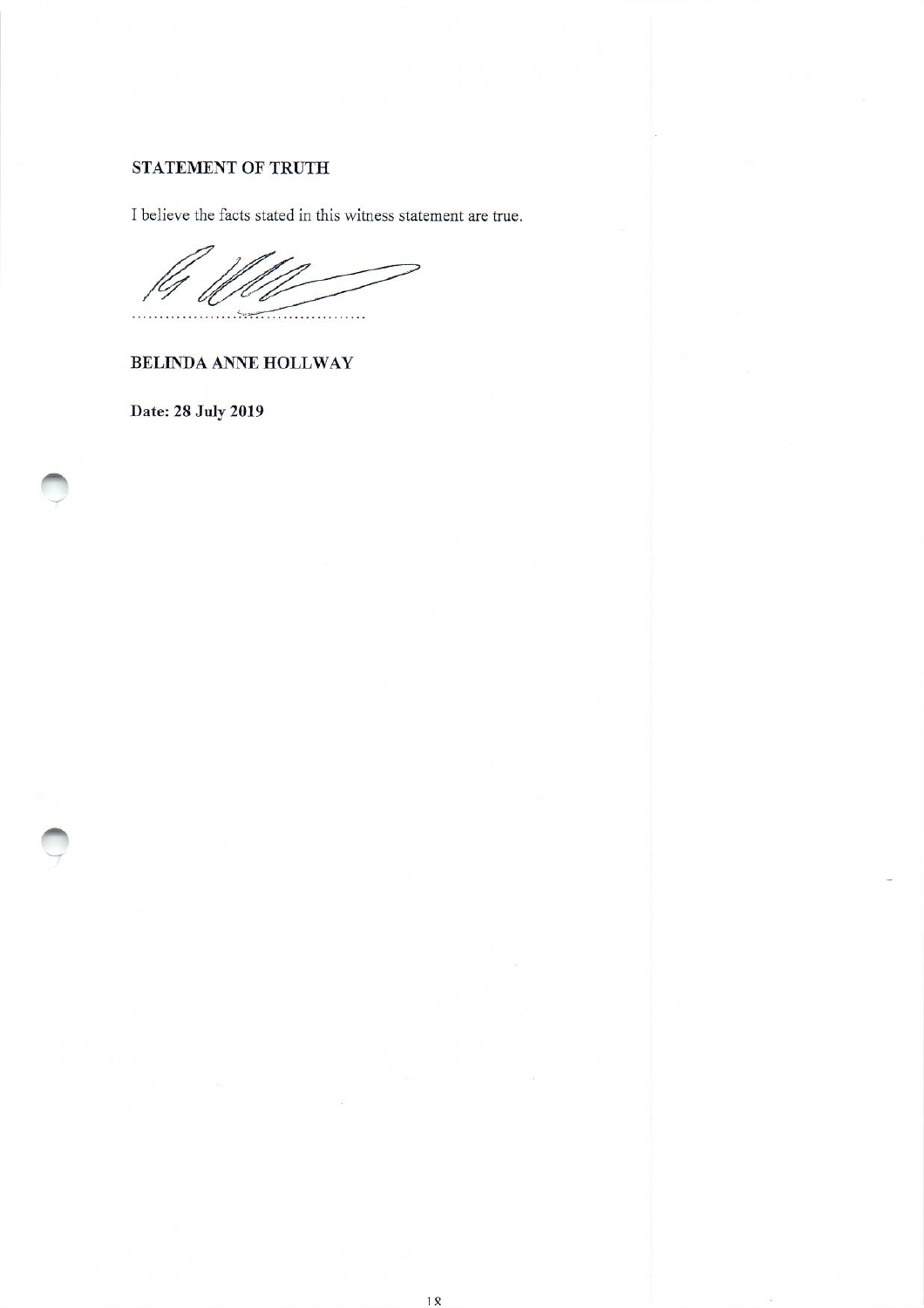#### **Appendix 1: US Proceedings selected class definitions**

## **1. Class definition in the ongoing US Proceedings against Credit Suisse described at paragraph 8t**

*All persons who, between December 1, 2007 and December 31, 2013 (inclusive) entered into a total of 10 or more FX spot, forward, and/or swap trades directly with one or more Defendants in the 52 Affected Currency Pairs via voice or on a single-bank platform, where Defendants provided liquidity and such persons were either domiciled in the United States or its territories or, if domiciled outside the United States or its territories, traded in the United States or its territories.* 

*Excluded from the Class are the Defendants and their parents, subsidiaries, and affiliates, directors, and employees. Also excluded from these Classes are any judicial officer presiding over this action and the members of his/her immediate family and judicial staff, and any juror assigned to this action. Finally, trades whose prices were set on the basis of benchmark rates, such as the WM/Reuters FX closing spot rates or the ECB reference rates, are excluded.*

#### **2. Class definition in the US Settlements**

*All Persons who, between January 1, 2003 and December 15, 2015, entered into an FX Instrument directly with a Defendant, a direct or indirect parent, subsidiary, or division of a Defendant, a Released Defendant Party, or co-conspirator where such Persons were either domiciled in the United States or its territories or, if domiciled outside the United States or its territories, transacted FX Instruments in the United States or its territories. Specifically excluded from the Direct Settlement Class are Defendants; Released Defendant Parties; co-conspirators; the officers, directors, or employees of any Defendant, Released Defendant Party, or coconspirator; any entity in which any Defendant, Released Defendant Party, or coconspirator has a controlling interest; any affiliate, legal representative, heir, or assign of any Defendant, Released Defendant Party, or co-conspirator and any person acting on their behalf; provided, however, that Investment Vehicles shall not be excluded from the definition of the Direct Settlement Class. Also excluded from the Direct Settlement Class are any judicial officer presiding over this action and the members of his/her immediate family and judicial staff, and any juror assigned to this Action.* 

#### **Selected Definitions:**

*"FX Instruments" means FX spot transactions, forwards, swaps, futures, options, and any other FX instrument or FX transaction the trading or settlement value of which is related in any way to FX rates.* 

*"Investment Vehicles" means any investment company or pooled investment fund,*  including, but not limited to, mutual fund families, exchange-traded funds, fund of funds and hedge funds, in which a Defendant has or may have a direct or indirect *interest, or as to which its affiliates may act as an investment advisor, but of which*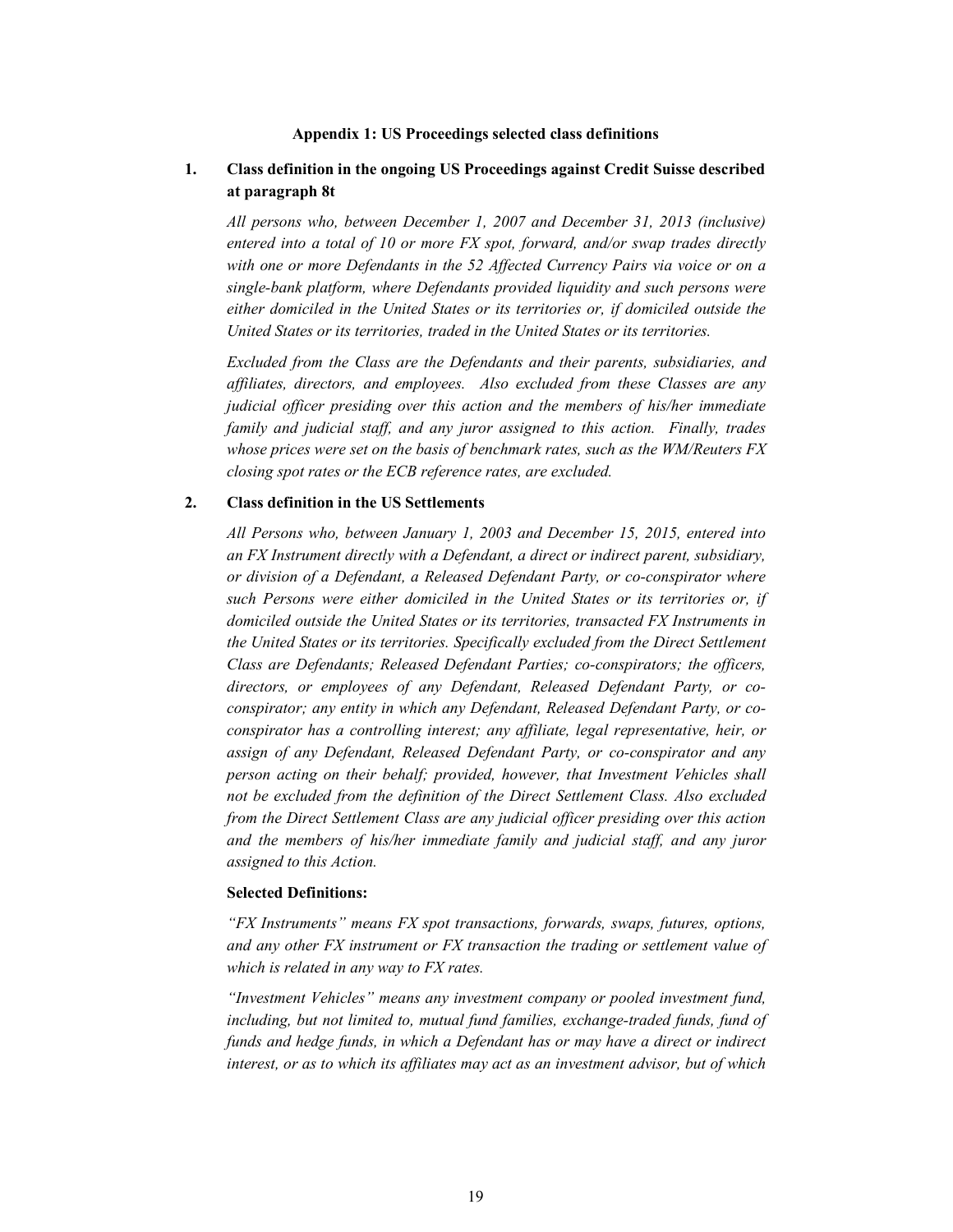*a Defendant or its respective affiliates is not a majority owner or does not hold a majority beneficial interest.*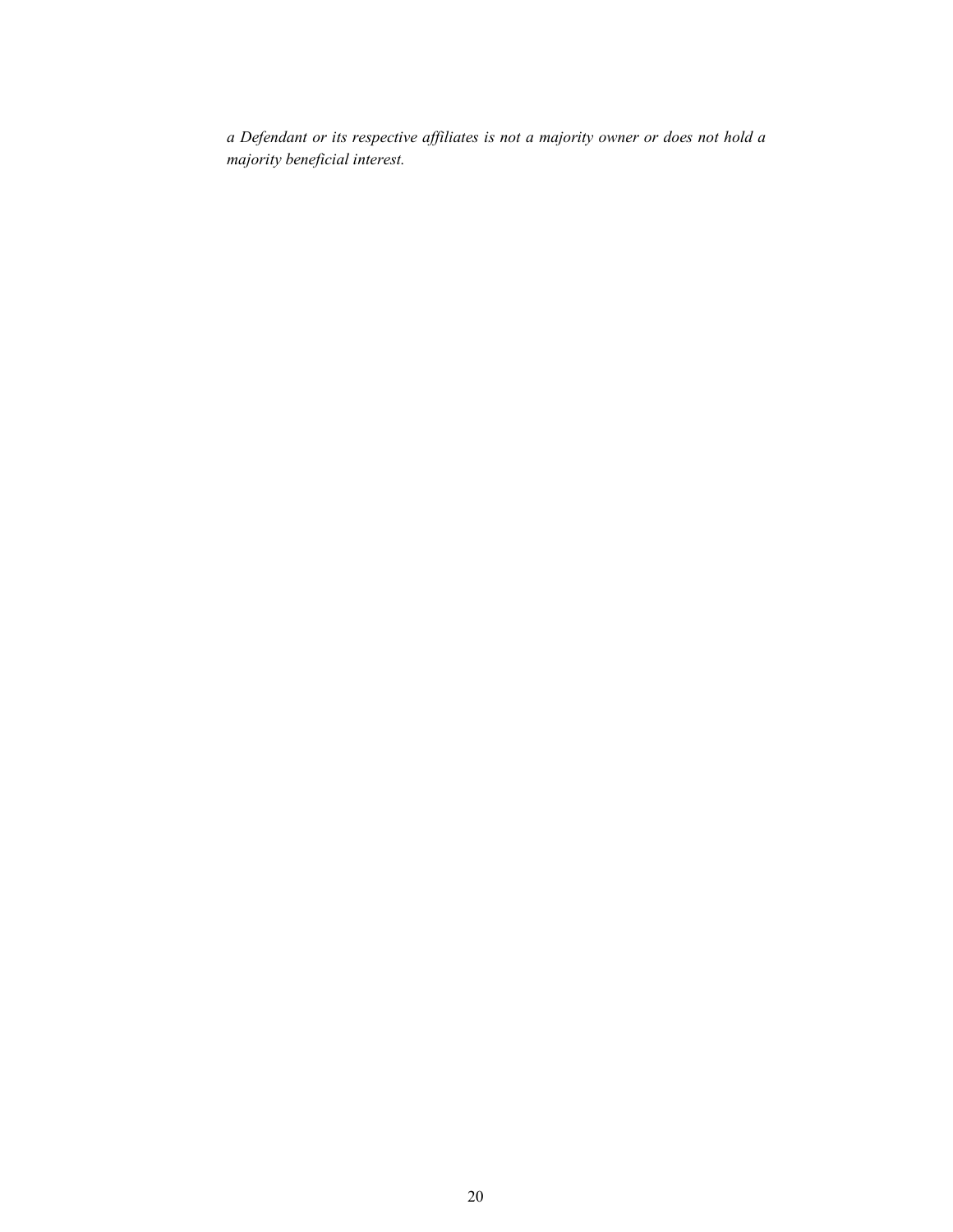| <b>Settling party</b>                                    | <b>Execution date of settlement</b>           | <b>Total settlement amount</b><br>(USD) |
|----------------------------------------------------------|-----------------------------------------------|-----------------------------------------|
| <b>Defendants to the Proposed Collective Proceedings</b> |                                               |                                         |
| <b>Barclays</b>                                          | 30 September 2015                             | 384,000,000                             |
| Citi                                                     | 1 October 2015                                | 402,000,000                             |
| <b>JPMC</b>                                              | 5 January 2015, amended on 1<br>October 2015  | 104,500,000                             |
| <b>RBS</b>                                               | 2 October 2015                                | 255,000,000                             |
| <b>UBS</b>                                               | 6 March 2015,<br>amended on 5<br>October 2015 | 141,075,000                             |
| <b>Other addresses of European Commission Decisions</b>  |                                               |                                         |
| MUFG-BTMU                                                | 14 February 2017                              | 10,500,000                              |
| Addressees of other regulatory decisions                 |                                               |                                         |
| Credit Suisse <sup>16</sup>                              | Not settled                                   | Not settled                             |
| HSBC <sup>17</sup>                                       | 1 October 2015                                | 285,000,000                             |
| Deutsche Bank                                            | 29 July 2017                                  | 190,000,000                             |
| <b>Bank of America</b>                                   | 1 October 2015                                | 187,500,000                             |

### **Appendix 2: US Settlements**

 $16\,$ I am aware of press reports that Credit Suisse is being investigated by the European Commission in relation to collusion in a third chatroom – see Bloomberg article, *Citigroup Hit Hardest as EU Fines Banks \$1.2 Billion Over FX*, Aoife White and Stephanie Bodoni, 16 May 2019 (**BAH14/221**), available at: https://www.bloomberg.com/news/articles/2019-05-16/citigroup-jpmorgan-among-banks-

fined-1-2-billion-in-fx-probe.<br>
17 I am also aware of press reports that suggest that HSBC may be under investigation also – see Reuters article, *Seven banks face EU antitrust fines for forex rigging*, Foo Yun Chee, 9 May 2019 (**BAH15/223**), available at: https://uk.reuters.com/article/us-eu-antitrustbanks/seven-banks-face-eu-antitrust-fines-for-forex-rigging-sources-idUKKCN1SF1VJ.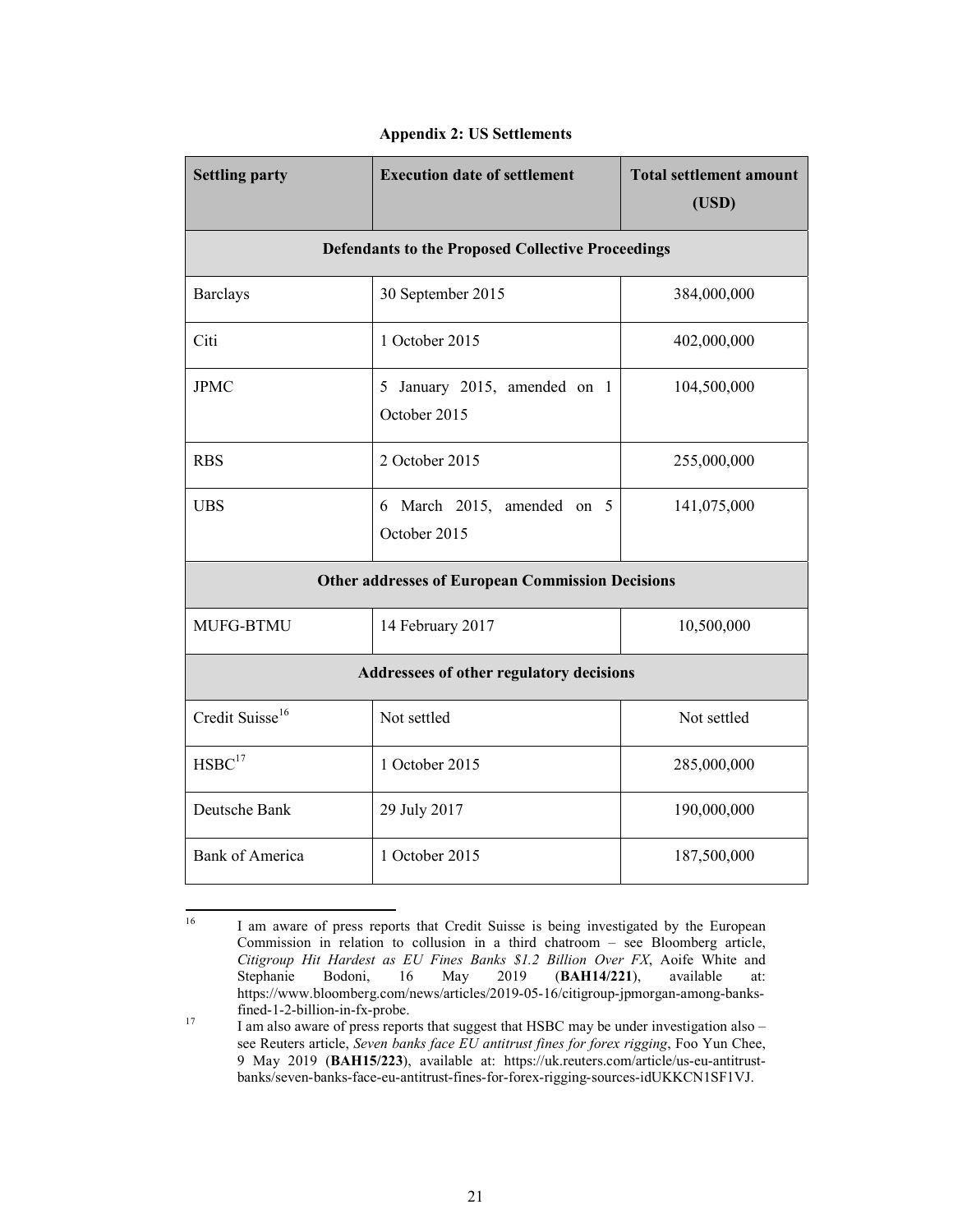| <b>Settling party</b>     | <b>Execution date of settlement</b> | <b>Total settlement amount</b><br>(USD) |
|---------------------------|-------------------------------------|-----------------------------------------|
| <b>BNP</b>                | 30 September 2015                   | 115,000,000                             |
| Goldman Sachs             | 1 October 2015                      | 135,000,000                             |
| Morgan Stanley            | 28 July 2017                        | 50,000,000                              |
| <b>RBC</b>                | 28 July 2017                        | 15,500,000                              |
| <b>Standard Chartered</b> | 27 July 2017                        | 17,200,000                              |
| SocGen                    | 27 July 2017                        | 18,000,000                              |
| Total                     | USD 2,310,275,000                   |                                         |